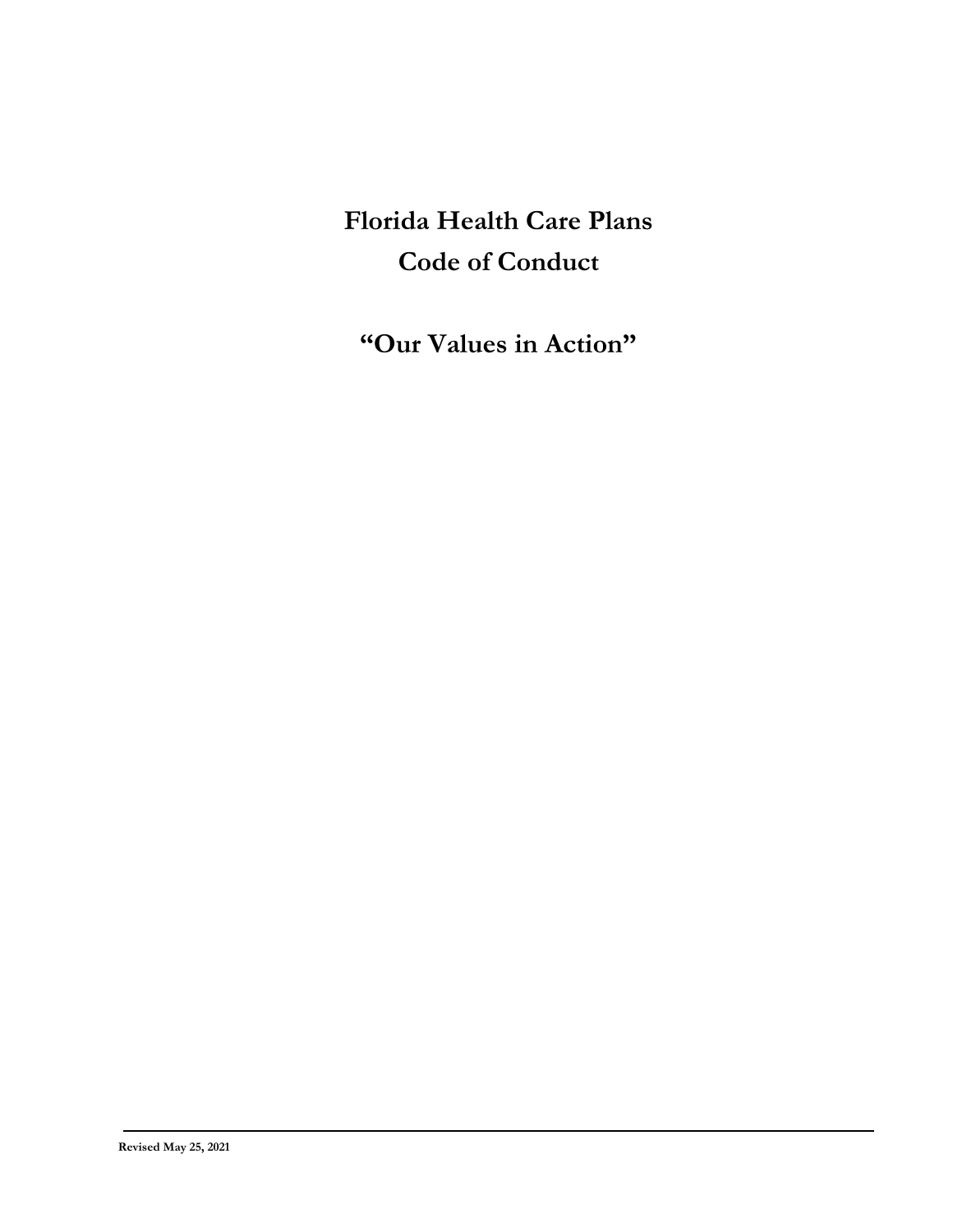#### **A Message from our Chief Executive Officer**

Dear Fellow Team Members:

Florida Health Care Plans has been built on the belief that we all want to do the right thing as we conduct our business affairs in the pursuit of excellence in health care. This Code of Conduct, which we will often refer to as *Our Values in Action*, is designed to increase your awareness of general compliance issues and business ethics as they apply to health care. It also provides a way for all of us to better understand how FHCP conducts its business affairs – both today and in the future. The information contained in this document will expand upon what you already know and help clarify areas that may have been unclear.

If you have any questions or concerns regarding the Code, several channels are available to assist you. It is suggested you discuss the issue with your supervisor first. If you are uncomfortable going to your supervisor, you may try to speak with another member of the management team or the Compliance Officer. In the training you will receive, you will be given information on how to contact the Compliance Officer or other member of our Compliance Committee. You may also call FHCP's Ethics and Concerns Help Line:

Florida Health Care Plans ...........................(386) 615-4080

Florida Health Care Plans is committed to providing you with a work place that encourages and supports open, honest communication and trust among each and every member of our organization. The *Our Values In Action* initiative demonstrates that commitment and allows us to take an active role in safeguarding our tradition of strong moral, ethical and legal standards of conduct.

We thank you for helping put our values into action.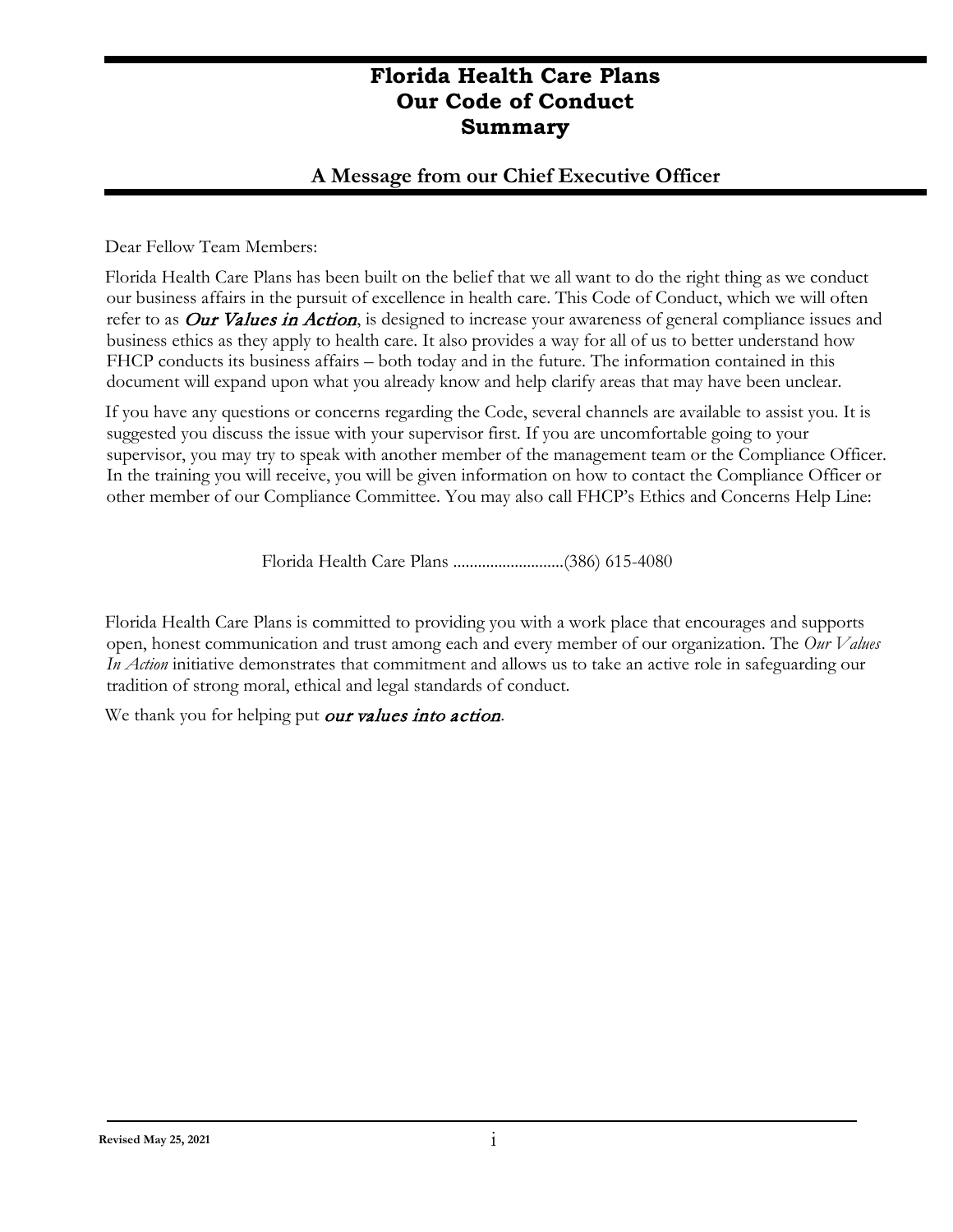| Our Values in<br>Action                                                           | We value an ethical, honest and positive workplace and putting these values into<br>action depends on every member of our organization.                                                                                                      |
|-----------------------------------------------------------------------------------|----------------------------------------------------------------------------------------------------------------------------------------------------------------------------------------------------------------------------------------------|
|                                                                                   | For details, see <u>page 2</u> ,                                                                                                                                                                                                             |
| Compliance with<br>Laws, Rules,<br>Regulations and<br>our own Policies            | We are committed to full compliance with all federal, state and local laws and<br>regulations. We will immediately and directly report any actual or perceived<br>violation of this Code of Conduct in accordance with our reporting policy. |
|                                                                                   | We will also comply with our own policies, standards and procedures. This<br>includes those that apply Company-wide and those that apply within a department.                                                                                |
|                                                                                   | For details, see page 2,.                                                                                                                                                                                                                    |
| Relationships<br>with Patients<br>and Health Plan<br>Members                      | We are expected to know and understand the rights of the individuals we serve,<br>and to provide care in a manner that recognizes and preserves the individual's right<br>to treatment with dignity and respect.                             |
|                                                                                   | We will provide treatment to all individuals who have an emergency medical<br>condition, and we will not delay treatment in order to inquire about the individual's<br>method of payment.                                                    |
|                                                                                   | Our patients will be informed of their right to make advance directives relating to<br>health care and have them followed within the limits of the law.                                                                                      |
|                                                                                   | For details, see page 3.                                                                                                                                                                                                                     |
| Relationships<br>with Customers,<br>Suppliers and<br><b>Third Party</b><br>Payers | We are committed to providing services that meet established quality standards and<br>our contractual obligations.                                                                                                                           |
|                                                                                   | We have a duty to disclose current, accurate and complete cost and pricing data<br>and to be honest in all representations to the public and our business associates.                                                                        |
|                                                                                   | We will refrain from engaging in unfair practices that might restrict competition,<br>such as discussion of pricing with competitors.                                                                                                        |
|                                                                                   | We will not offer or pay anything of value to induce someone to refer a patient or<br>use FHCP services.                                                                                                                                     |
|                                                                                   | We are committed to ensuring that claims for reimbursement are accurate, that<br>patients receive timely bills, and all questions regarding their bills are answered.                                                                        |
|                                                                                   | When we submit time or expense reports or use time clocks, we do so in a<br>complete, accurate and timely manner. We will not misrepresent time worked or<br>the costs incurred by the enterprise.                                           |

*For details, see [pages 4-6.](#page-10-0)*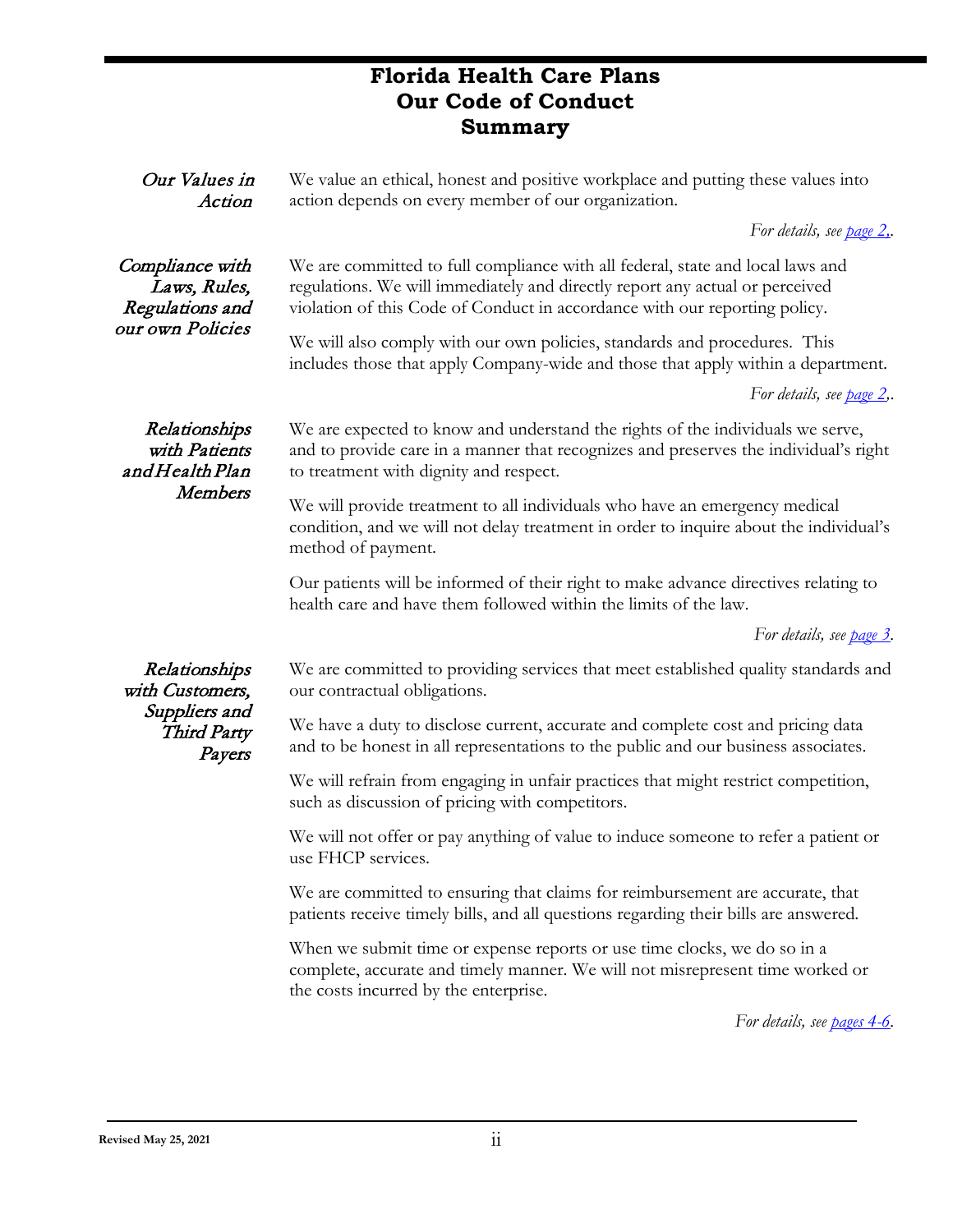| Using the<br>Organization's<br>Resources | We will not contribute or donate FHCP funds, products, services, use of facilities<br>or other resources to any political cause without prior approval.                                                                                                                                                    |
|------------------------------------------|------------------------------------------------------------------------------------------------------------------------------------------------------------------------------------------------------------------------------------------------------------------------------------------------------------|
|                                          | Charitable contributions received from others must directly benefit FHCP. We will<br>not accept contributions in exchange for favorable treatment or a commitment to<br>purchase supplies or services.                                                                                                     |
|                                          | We will not seek to gain an improper business advantage by offering courtesies<br>such as entertainment, meals, transportation or lodging to our business associates.                                                                                                                                      |
|                                          | We will not solicit or accept education grants that create even the appearance of<br>impropriety.                                                                                                                                                                                                          |
|                                          | We will not use FHCP resources for personal reasons.                                                                                                                                                                                                                                                       |
|                                          | For details, see page7.                                                                                                                                                                                                                                                                                    |
| <b>Avoiding Abuses</b><br>of Trust       | We will not accept cash or anything of substantial value from patients, patient<br>family members or from someone seeking to do business with FHCP.                                                                                                                                                        |
|                                          | We will avoid outside employment, financial interests, investments or other outside<br>activities that impair our productivity or decision-making while at our FHCP job.                                                                                                                                   |
|                                          | We will not trade in the securities of any company on the basis of non-public<br>information acquired through our relationship with FHCP.                                                                                                                                                                  |
|                                          | For details, see <b>pages 8-10.</b>                                                                                                                                                                                                                                                                        |
| Safeguarding<br>Information              | We will strictly safeguard all confidential information with which we are entrusted.<br>We will not use, discuss or disclose such information except to serve our patients,<br>carry out our job duties, or as required or allowed by law. This responsibility<br>extends beyond the period of employment. |
|                                          | We will safeguard computer access codes from unauthorized use or disclosure. We<br>will protect electronic information by using computers responsibly and in<br>accordance with our appropriate use policies.                                                                                              |
|                                          | We will not use, copy or distribute copyrighted information and other intellectual<br>property in violation of applicable laws or contractual obligations.                                                                                                                                                 |
|                                          | For details, see <b>pages</b> 11-13.                                                                                                                                                                                                                                                                       |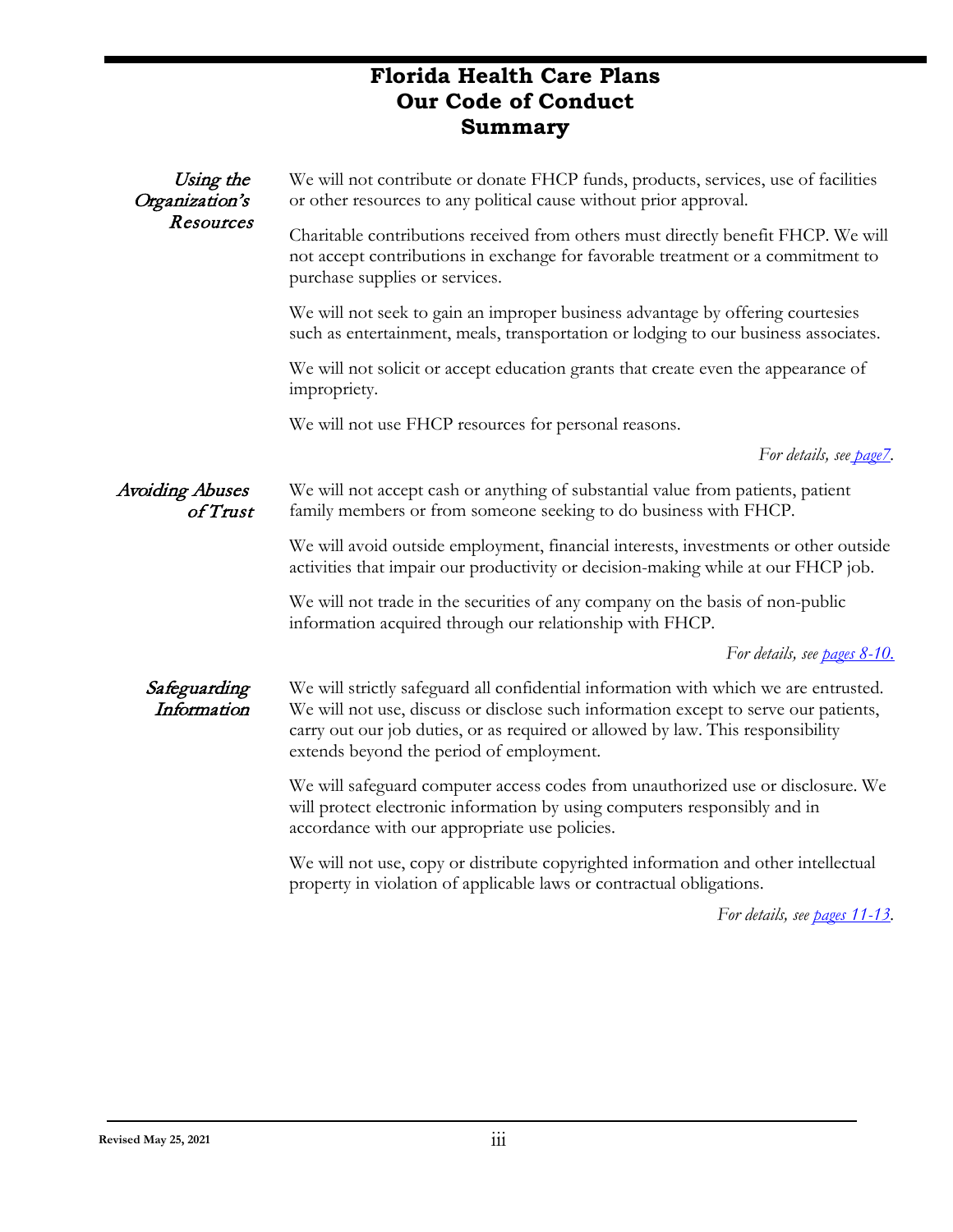| Workplace<br>Conduct and<br>Employment<br><i>Issues</i> | We will report any incidences of discrimination, abuse or sexual harassment<br>involving patients, visitors or team members.<br>We are committed to providing job opportunities to applicants and team members<br>without discrimination. We will not discriminate based on race, ethnicity, national<br>origin, religion, gender, gender identity, age, mental or physical disability or medical<br>condition, sexual orientation, claims experience, medical history, evidence of<br>insurability (including conditions arising out of acts of domestic violence), disability,<br>genetic information, or source of payment. We will comply with laws governing the<br>hiring of former government employees. |
|---------------------------------------------------------|-----------------------------------------------------------------------------------------------------------------------------------------------------------------------------------------------------------------------------------------------------------------------------------------------------------------------------------------------------------------------------------------------------------------------------------------------------------------------------------------------------------------------------------------------------------------------------------------------------------------------------------------------------------------------------------------------------------------|
|                                                         | We will comply with workplace safety regulations and standards and participate in<br>safety education and training.                                                                                                                                                                                                                                                                                                                                                                                                                                                                                                                                                                                             |
|                                                         | Team members who are required to do so will maintain and hold their license or<br>certification in a current and active status.                                                                                                                                                                                                                                                                                                                                                                                                                                                                                                                                                                                 |
|                                                         | We will maintain a drug and alcohol-free workplace, and strictly control the<br>distribution and use of prescription drugs and controlled substances.                                                                                                                                                                                                                                                                                                                                                                                                                                                                                                                                                           |
|                                                         | For details, see pages 13-15 Appendix A.                                                                                                                                                                                                                                                                                                                                                                                                                                                                                                                                                                                                                                                                        |
| Program<br>Implementation                               | To oversee our Compliance Program, FHCP has a Compliance Officer, and a<br>Compliance Committee to oversee the program.                                                                                                                                                                                                                                                                                                                                                                                                                                                                                                                                                                                         |
|                                                         | Every team member has a duty to report issues or concerns they believe may be a<br>violation of this Code of Conduct, federal, state or local laws or internal policies and<br>standards. No adverse action or retribution will be taken against a team member<br>because he/she reports a concern or suspected violation.                                                                                                                                                                                                                                                                                                                                                                                      |
|                                                         | New team members will attend Corporate Ethics and Compliance training as part<br>of their orientation. Annually, team members will attend additional education on a<br>variety of topics, including the Code of Conduct.                                                                                                                                                                                                                                                                                                                                                                                                                                                                                        |
|                                                         | Team members will sign or electronically submit a Statement of Understanding of<br>the Code of Conduct upon initial employment and annually thereafter.                                                                                                                                                                                                                                                                                                                                                                                                                                                                                                                                                         |
|                                                         | Internal audits and investigations relating to compliance will be conducted in many<br>areas, including, but not limited to, computer usage, billing and financial reporting.                                                                                                                                                                                                                                                                                                                                                                                                                                                                                                                                   |
|                                                         | Strict adherence to the Code of Conduct is vital. Violations may result in discipline<br>ranging from a warning and reprimand, to discharge from employment.                                                                                                                                                                                                                                                                                                                                                                                                                                                                                                                                                    |
|                                                         | For details see pages $15.16$ Appendix $\Delta$ Appendix R                                                                                                                                                                                                                                                                                                                                                                                                                                                                                                                                                                                                                                                      |

*For details, see [pages 15-16,](#page-21-0) [Appendix A,](#page-24-0) [Appendix B.](#page-6-0)*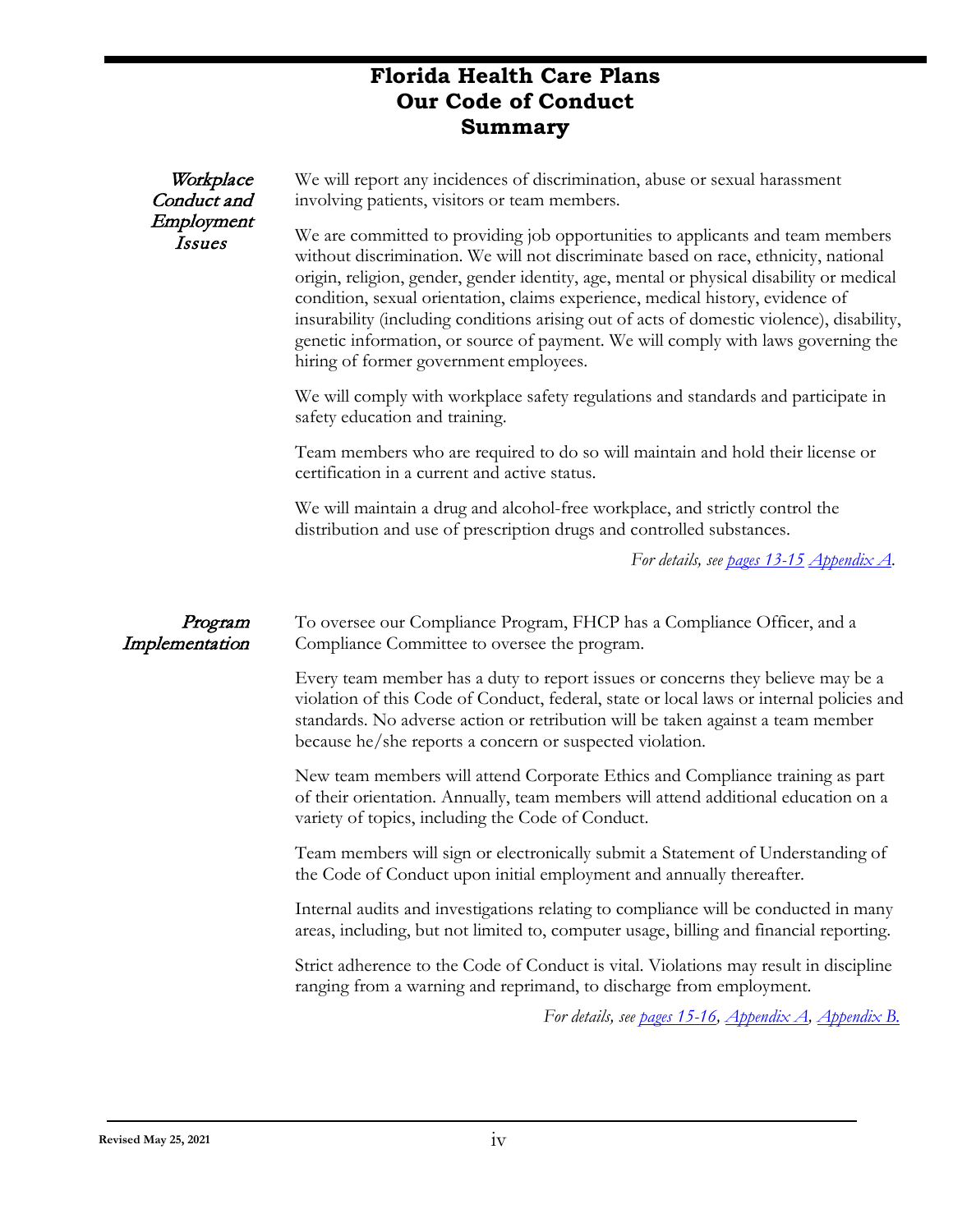# **Table of Contents**

| Introduction<br><b>Our Mission</b>                                                                                                                                                                                                                               |                         |  |
|------------------------------------------------------------------------------------------------------------------------------------------------------------------------------------------------------------------------------------------------------------------|-------------------------|--|
|                                                                                                                                                                                                                                                                  |                         |  |
| <b>Our Values</b>                                                                                                                                                                                                                                                |                         |  |
| <b>Compliance with Laws and Regulations</b><br><u> 1989 - Johann Stoff, amerikansk politiker (d. 1989)</u>                                                                                                                                                       |                         |  |
|                                                                                                                                                                                                                                                                  |                         |  |
| <b>Compliance with Our Own Policies and Standards</b><br><u> 1989 - Johann Barnett, fransk politiker (d. 1989)</u>                                                                                                                                               | $\overline{3}$          |  |
| <b>Relationships with Patients and Health Plan Members Exercise 2016</b>                                                                                                                                                                                         | $\overline{\mathbf{3}}$ |  |
|                                                                                                                                                                                                                                                                  |                         |  |
| <b>Relationships with Customers, Suppliers and Third-Party Payers</b>                                                                                                                                                                                            |                         |  |
|                                                                                                                                                                                                                                                                  |                         |  |
| Using the Organizations' Resources <b>Example 2018</b>                                                                                                                                                                                                           |                         |  |
|                                                                                                                                                                                                                                                                  |                         |  |
| <b>Avoiding Abuses of Trust</b><br><u> 1989 - Andrea Stadt Britain, amerikansk politik (* 1908)</u>                                                                                                                                                              |                         |  |
|                                                                                                                                                                                                                                                                  |                         |  |
| <b>Safeguarding Information</b><br>the control of the control of the control of the control of the control of the control of the control of the control of the control of the control of the control of the control of the control of the control of the control | 11                      |  |
|                                                                                                                                                                                                                                                                  |                         |  |
| <b>Workplace Conduct and Employment Issues</b><br><u> 1989 - Johann Stoff, deutscher Stoffen und der Stoffen und der Stoffen und der Stoffen und der Stoffen und der</u>                                                                                         | <u>13</u>               |  |
|                                                                                                                                                                                                                                                                  |                         |  |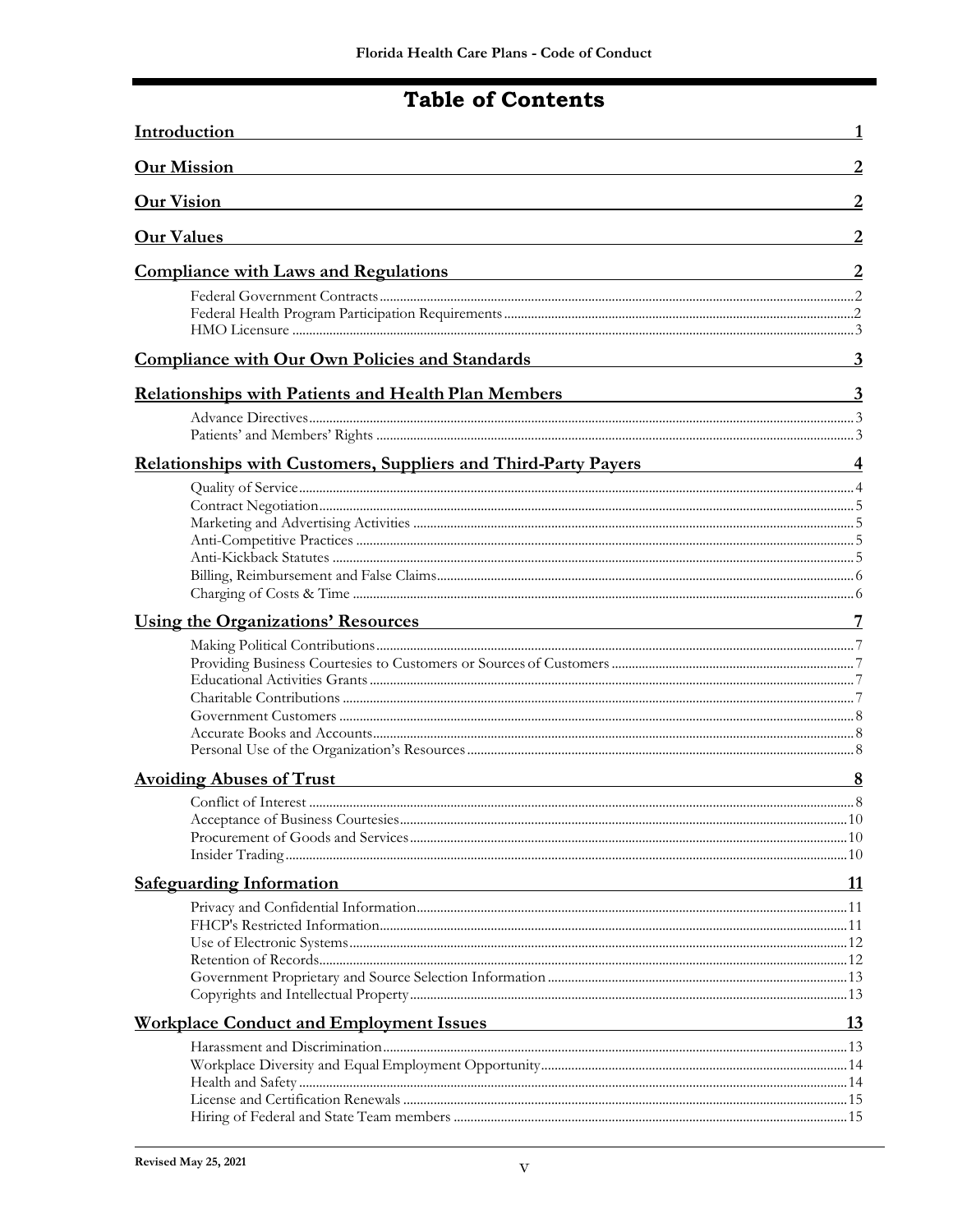#### **Florida Health Care Plans - Code of Conduct**

<span id="page-6-0"></span>

| <b>Program Implementation</b>                                                                                                                                       | 15 |
|---------------------------------------------------------------------------------------------------------------------------------------------------------------------|----|
|                                                                                                                                                                     |    |
|                                                                                                                                                                     |    |
|                                                                                                                                                                     |    |
|                                                                                                                                                                     |    |
|                                                                                                                                                                     |    |
|                                                                                                                                                                     |    |
| <b>Limitation on Effect of Code of Conduct</b>                                                                                                                      | 17 |
| <b>Amendments to the Code of Conduct</b>                                                                                                                            | 17 |
| <b>Appendix A - Questions and Answers</b><br>the control of the control of the control of the control of the control of the control of                              | 18 |
|                                                                                                                                                                     |    |
|                                                                                                                                                                     |    |
|                                                                                                                                                                     |    |
| What if my supervisor asks me to do something that I think is illegal or violates the Code of Conduct? 18                                                           |    |
|                                                                                                                                                                     |    |
|                                                                                                                                                                     |    |
| Can a department accept a "thank you" gift from a vendor with whom we have an established relationship?19                                                           |    |
|                                                                                                                                                                     |    |
| A friend has asked me to look up medical information on a relative who was a past patient. Can I use the                                                            |    |
|                                                                                                                                                                     |    |
| I need to confirm a follow-up doctor's appointment for a patient. Can I leave information about the                                                                 |    |
|                                                                                                                                                                     |    |
|                                                                                                                                                                     |    |
| A sales representative asks me for a date every time he visits our facility. I have told him I'm not interested but                                                 |    |
|                                                                                                                                                                     |    |
| I would like to use a Florida Health Care Plan owned computer and copy machine for some volunteer work I<br>am doing for a civic organization. Is this permitted?20 |    |
| A close relative owns a company seeking to do business with FHCP. He has asked me for information that                                                              |    |
|                                                                                                                                                                     |    |
| <b>Appendix B - Statement of Understanding</b>                                                                                                                      | 21 |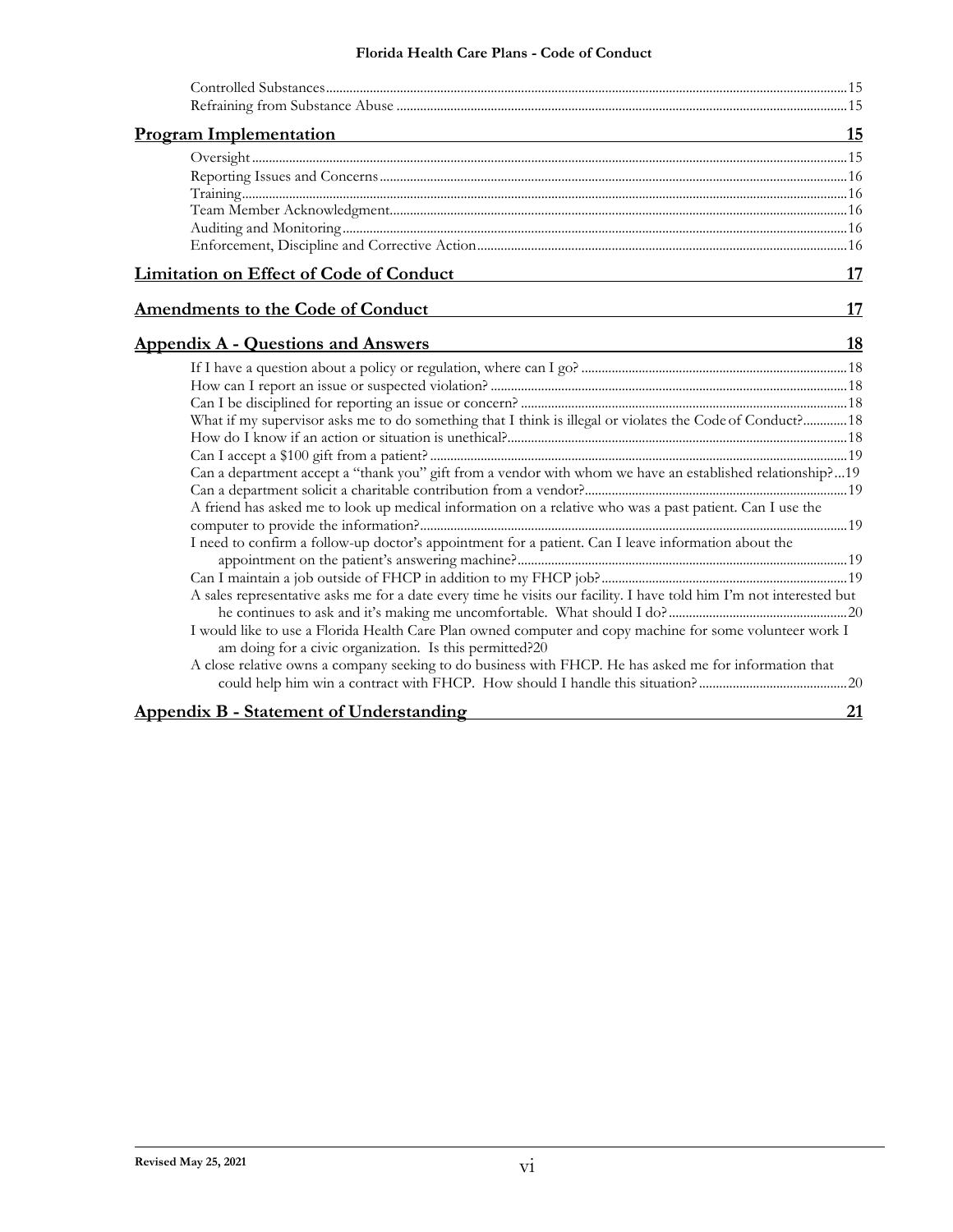# **Introduction**

<span id="page-7-0"></span>The reputation of FHCP is dependent on our successful and ethical operation. Therefore, it is critically important that we all meet the highest standards of legal and ethical conduct.

To protect FHCP's reputation and to promote consistency in how we conduct ourselves, we have established this Code of Conduct as part of the *Our Values In Action* initiative. The purpose of this Program is to safeguard our tradition of strong moral, ethical and legal standards of conduct. We accomplish this by preventing and detecting problems that may result in a liability and taking corrective action promptly when problems are found. Our organization's conduct must conform to the highest ethical standards and be in accordance with all applicable laws, rules and regulations. This also applies to all team members of FHCP.

This Code of Conduct establishes the general policies and standards with which we are expected to comply as a condition of employment. The policies and standards referred to in this document are not meant to cover all situations. Any doubts or questions concerning a particular situation should be referred either to your immediate supervisor, another member of the management team, the Compliance Officer, or a member of the Compliance Committee.

Every team member is expected to understand and comply with the rules and standards established by this Code of Conduct. The standards of conduct that govern FHCP's relationship with the government are applicable to all of FHCP's team members, regardless of their job duties or business unit. Interpretations or exceptions to this Code of Conduct may be made only by a member of the Compliance Committee. A team member who violates any provision of this Code of Conduct will be subject to disciplinary action, up to and including discharge from employment. In addition, promotion of and adherence to this Code of Conduct and to the *Our Values In Action* initiative will be one criterion used in evaluating the performance of supervisors, managers, and other high-ranking team members.

> "Genuine success does not come from proclaiming our values, but from consistently putting them into daily action."

> > - Kenneth Blanchard & Michael O'Connor, from *Managing By Values*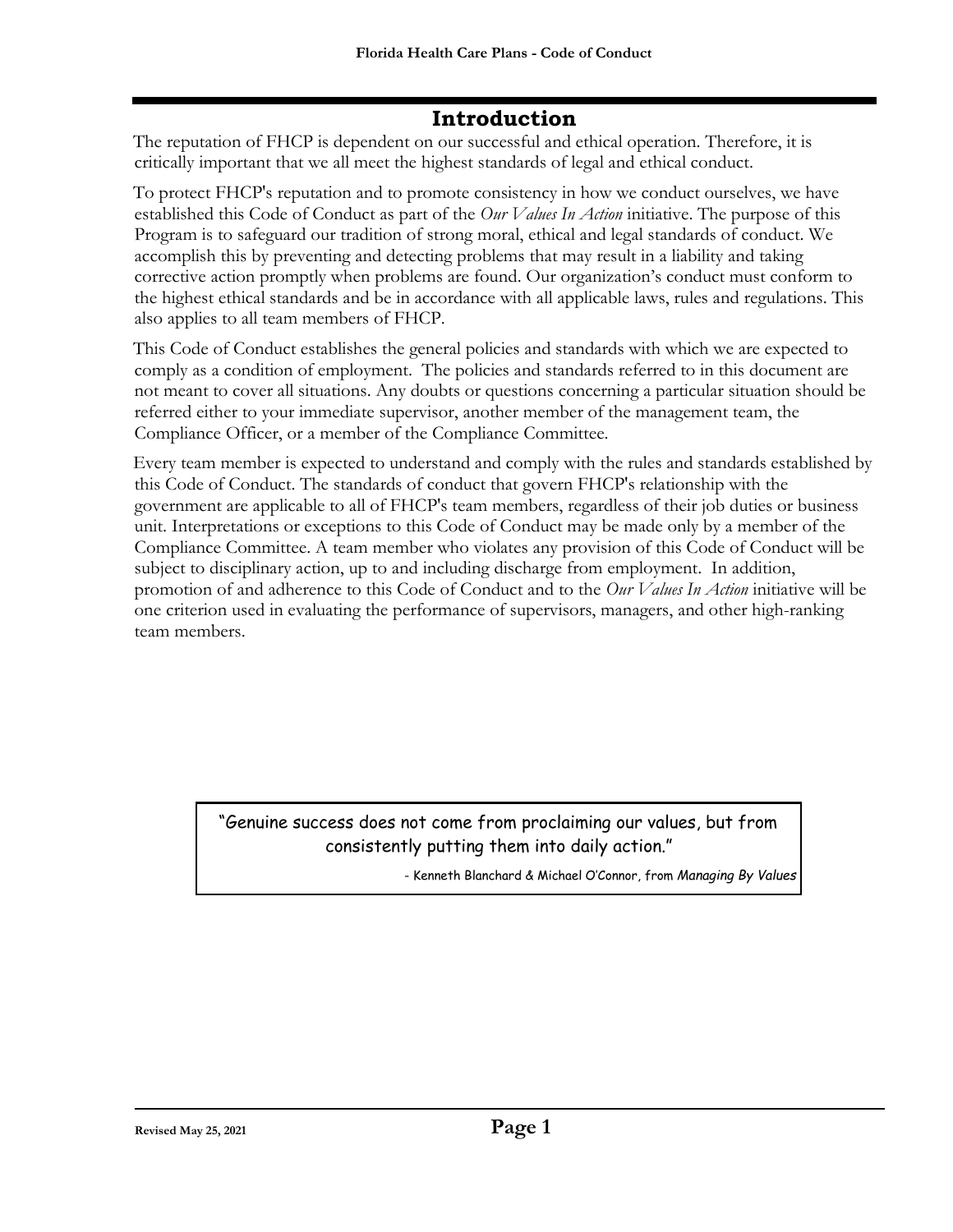# **Our Mission**

<span id="page-8-0"></span>The mission of Florida Health Care Plans is to provide FHCP members with health care related services through dedicated employees and service partners who manage both the quality and the cost of health care.

# **Our Vision**

<span id="page-8-2"></span>The vision of Florida Health Care Plans is clear: To set the standard for managed health care in our community. Florida Health Care Plans (FHCP) strives to be acknowledged as a health care leader, pioneer and advocate by our members, employees and service partners.

# **Our Values**

<span id="page-8-3"></span>We value an ethical, honest and positive workplace, and putting these values into action depends on every member of our organization. You can help FHCP maintain the highest standards of ethical excellence and corporate citizenship by being alert to situations that may harm patients, staff, visitors or the organization. Because our values are at the center of everything that goes on in our organization, we will often refer to our Code of Conduct, Compliance Plan, Anti-Fraud Plan policy (LD012), Antitrust Plan policy (LD013), and our Conflicts of Interest policy (LD004) as Our Values in Action since collectively these documents establish and convey expected standards of conduct for all employees.

# **Compliance with Laws and Regulations**

<span id="page-8-1"></span>We are committed to full compliance with all federal, state and local laws and regulations. We will immediately and directly report any actual or perceived violation of this Code of Conduct in accordance with our reporting policy discussed in more detail below under Implementation. Also, we will comply with all laws and regulations related to licensure, certificate of need, and participation in government health care programs.

#### <span id="page-8-4"></span>**Federal Government Contracts**

Entities that have a contract with the federal government, such as a Medicare contract, are subject to certain rules. These rules differ dramatically from the rules that govern entities such as those considered by the Medicare program to be Participating Providers (i.e. hospitals and skilled nursing facilities). For example, any entity that has a contract with the federal government in excess of \$25,000 must be an affirmative action employer. FHCP expects that all employees will adhere to federal government contracting guidelines and report any suspected violations of those standards.

#### <span id="page-8-5"></span>**Federal Health Program Participation Requirements**

All federal health programs have program participation requirements by which entities must abide in order to continue participation in the program. For example, with the creation of the Medicare Advantage Program, new participation requirements were created including expanded beneficiary and provider protections, new enrollment requirements, and the creation of quality requirements. All FHCP employees must keep abreast of these participation requirements, conduct themselves accordingly, and report any actions that are inconsistent with these requirements.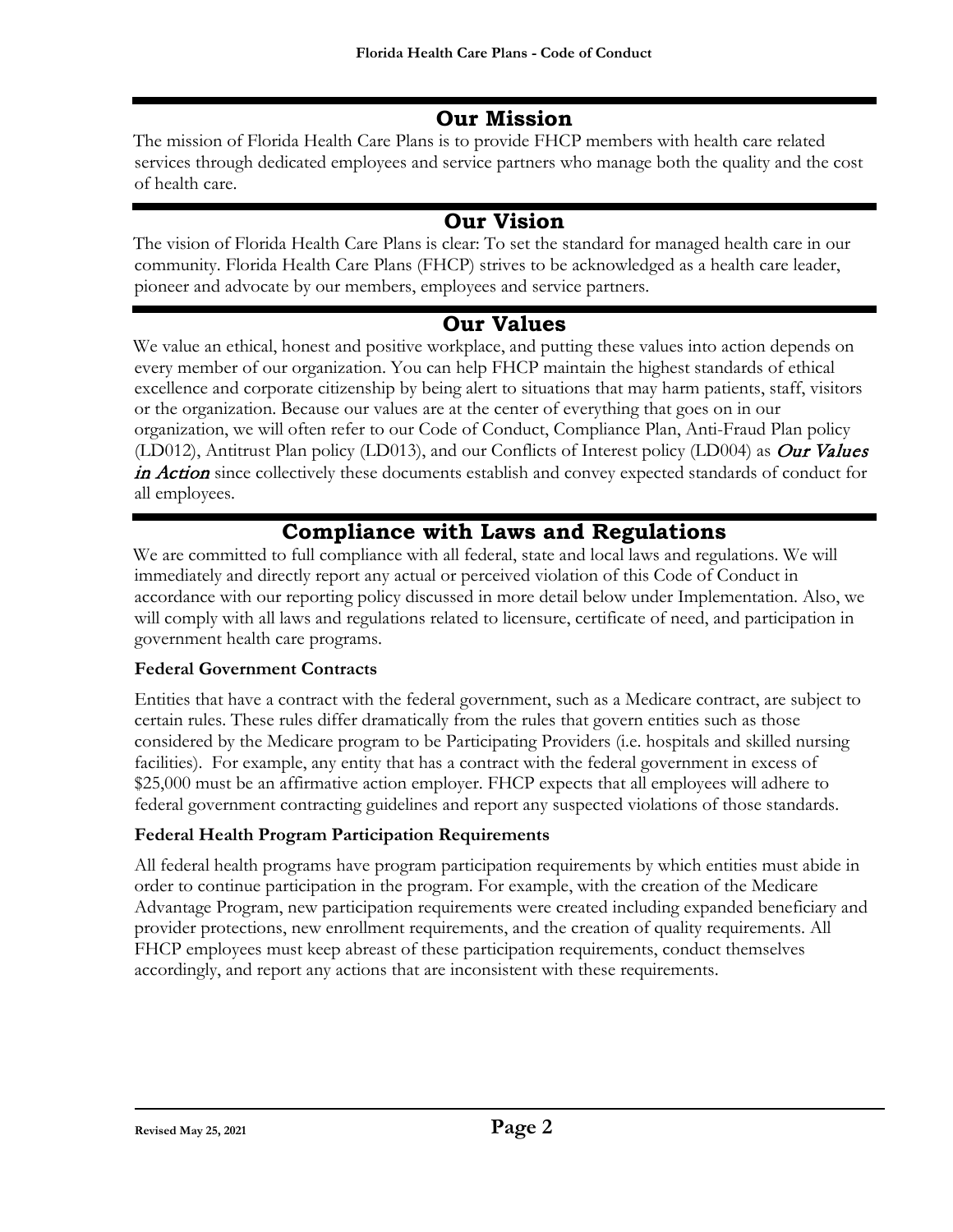#### <span id="page-9-1"></span>**HMO Licensure**

FHCP is licensed by the Department of Financial Services as a Health Maintenance Organization. In order for FHCP to retain its licensure, the DFS has set forth numerous rules and regulations by which FHCP must conform. In the broadest sense, FHCP is the steward of our members' healthcare dollars and we must conduct ourselves in a manner that will allow the greatest level of benefits to our membership. Any FHCP employee that observes conduct inconsistent with this ideal must report such act(s).

### **Compliance with Our Own Policies and Standards**

<span id="page-9-2"></span>We are committed to full compliance with our own policies, standards and procedures. This includes those that apply Company-wide, and those that are department specific. Team members will be made aware of these policies and procedures during general orientation, and, if applicable, orientation within the department where they work.

# **Relationships with Patients and Members**

#### <span id="page-9-3"></span><span id="page-9-0"></span>Advance Directives

Our patients will be informed of their right to make advance directives and have them followed within the limits of the law. We shall comply with all policies and procedures and federal and state laws and regulations governing advance directives.

#### <span id="page-9-4"></span>Patients' and Members' Rights

All team members are expected to know and understand the rights of the individuals we serve. It is our policy to provide care in a manner that recognizes and preserves the individual's right to impartial treatment with respect and dignity. Healthcare services will be based on identified healthcare needs and access to care will be provided. We will not discriminate in the delivery of health care services based on race, ethnicity, national origin, religion, gender, gender identity, age, mental or physical disability or medical condition, sexual orientation, claims experience, medical history, evidence of insurability (including conditions arising out of acts of domestic violence), disability, genetic information, or source of payment. Rights of patients also include: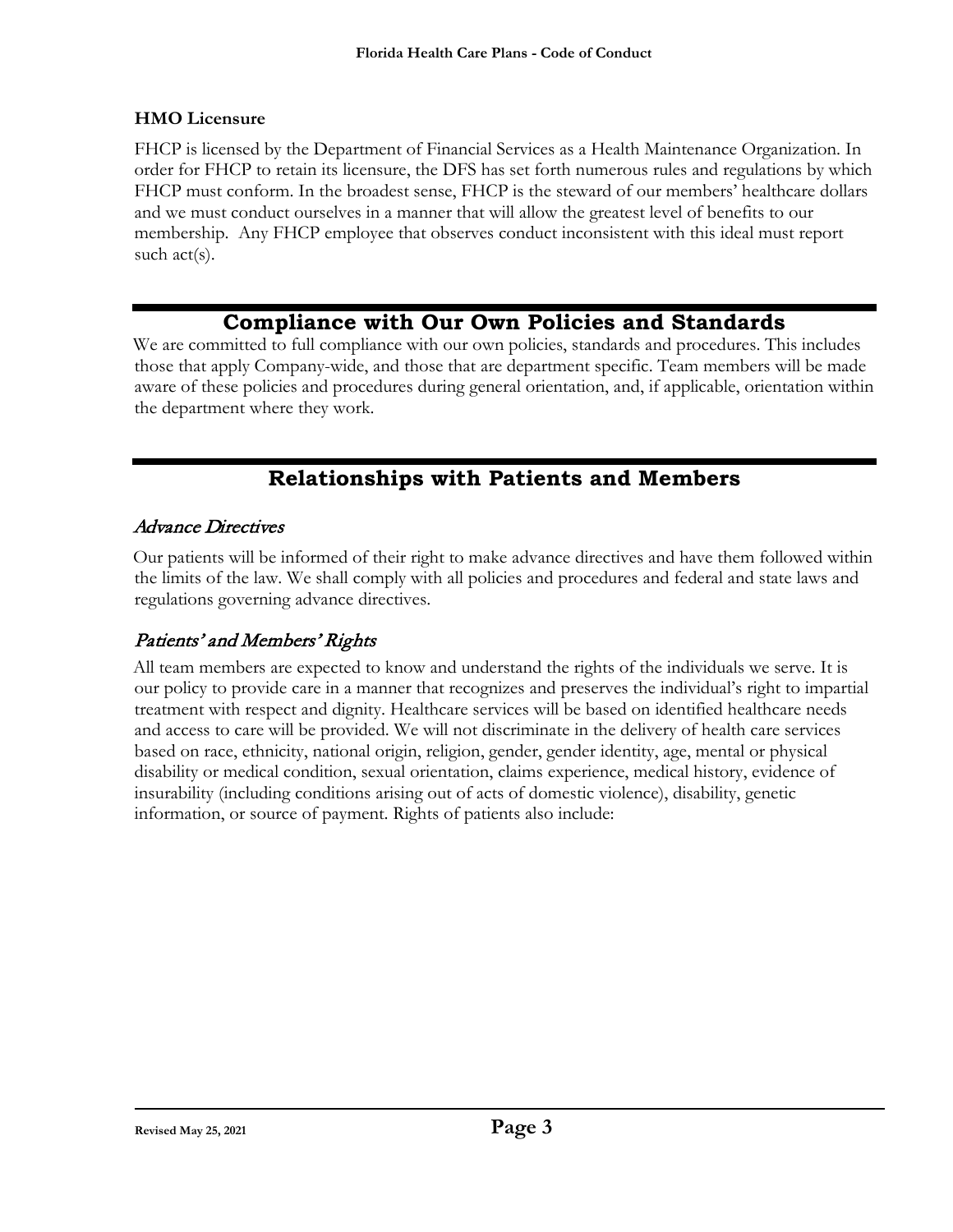| To a reasonable response to your requests and need for<br>treatment or service within FHCP's capacity, and applicable<br>laws and regulations.                                                     | To participate in decisions involving your health care, in-<br>cluding ethical issues and cultural and spiritual beliefs,<br>unless concern for your health makes this participation<br>detrimental to you.<br>To information about FHCP, its providers, practitioners<br>and your member rights and responsibilities. |  |
|----------------------------------------------------------------------------------------------------------------------------------------------------------------------------------------------------|------------------------------------------------------------------------------------------------------------------------------------------------------------------------------------------------------------------------------------------------------------------------------------------------------------------------|--|
| To be informed about, consent to, or refuse recommended<br>treatment.                                                                                                                              |                                                                                                                                                                                                                                                                                                                        |  |
| To present grievances without compromise to future health<br>care, if you feel these rights have not been provided.                                                                                |                                                                                                                                                                                                                                                                                                                        |  |
| To file an appeal. Contact FHCP's Member Services                                                                                                                                                  | To participate in discussions involving medically necessary                                                                                                                                                                                                                                                            |  |
| Department at 1-877-615-4022 for information about the                                                                                                                                             | treatment options regardless of cost and/or benefit                                                                                                                                                                                                                                                                    |  |
| appeals process.                                                                                                                                                                                   | coverage.                                                                                                                                                                                                                                                                                                              |  |
| To be considered as an individual with personal values and<br>belief systems, and to be treated with compassion, dignity,<br>respect, reasonable protection from harm, and appropriate<br>privacy. | To refuse to participate in experimental research.<br>To know the name of the physician coordinating your<br>health care and to request a change of your primary care                                                                                                                                                  |  |
| To receive quality health care regardless of race, ethnicity,                                                                                                                                      | provider.                                                                                                                                                                                                                                                                                                              |  |
| national origin, religion, sex, age, mental or physical                                                                                                                                            | To make decisions concerning your medical care, including                                                                                                                                                                                                                                                              |  |
| disability, medical condition (including conditions arising                                                                                                                                        | the right to accept or refuse medical treatment or surgical                                                                                                                                                                                                                                                            |  |
| out of acts of domestic violence), sexual orientation, sexual                                                                                                                                      | treatment and the right to formulate advance directives in                                                                                                                                                                                                                                                             |  |
| identity, claims experience, medical history, evidence of                                                                                                                                          | accordance with the Federal Law titled "Patient Self-                                                                                                                                                                                                                                                                  |  |
| insurability, genetic information, or source of payment.                                                                                                                                           | Determination Act" and the Florida Statute Chapter 765                                                                                                                                                                                                                                                                 |  |
| To be informed about your diagnoses, treatments, and                                                                                                                                               | "Health Care Advance Directives." These rights shall also                                                                                                                                                                                                                                                              |  |
| prognoses. When concern for your health makes it                                                                                                                                                   | include the right to appoint a representative either by                                                                                                                                                                                                                                                                |  |
| inadvisable to give such information to you, such infor-                                                                                                                                           | Power of Attorney or by designation of a Health Care                                                                                                                                                                                                                                                                   |  |
| mation will be made available to an individual designated by                                                                                                                                       | Surrogate to make health care decisions for you and to                                                                                                                                                                                                                                                                 |  |
| you or to a legally authorized representative.                                                                                                                                                     | provide informed consent if you are incapable of doing so.                                                                                                                                                                                                                                                             |  |
| To be assured of confidential treatment and disclosure of                                                                                                                                          | To bring any person of your choosing to the patient                                                                                                                                                                                                                                                                    |  |
| records and to be afforded an opportunity to approve or                                                                                                                                            | accessible areas of the healthcare facility or provider's office                                                                                                                                                                                                                                                       |  |
| refuse the release of such information, except when release                                                                                                                                        | to accompany you while receiving outpatient treatment or                                                                                                                                                                                                                                                               |  |
| is required by law.                                                                                                                                                                                | consulting with your health care provider, unless doing so                                                                                                                                                                                                                                                             |  |
| To be informed of what support services are available at no                                                                                                                                        | would risk the safety or health of the patient, other patients,                                                                                                                                                                                                                                                        |  |
| charge to you, including but not limited to, interpreter                                                                                                                                           | or staff of the facility or office or cannot be reasonably                                                                                                                                                                                                                                                             |  |
| services in the language of your choice.                                                                                                                                                           | accommodated by the facility or provider.                                                                                                                                                                                                                                                                              |  |

# **Relationships with Customers, Suppliers and Third-Party Payers**

#### <span id="page-10-1"></span><span id="page-10-0"></span>Quality of Service

We are committed to providing services that meet all of our contractual obligations and established standards for quality. These include those established by our own policies and, where applicable, those of NCQA.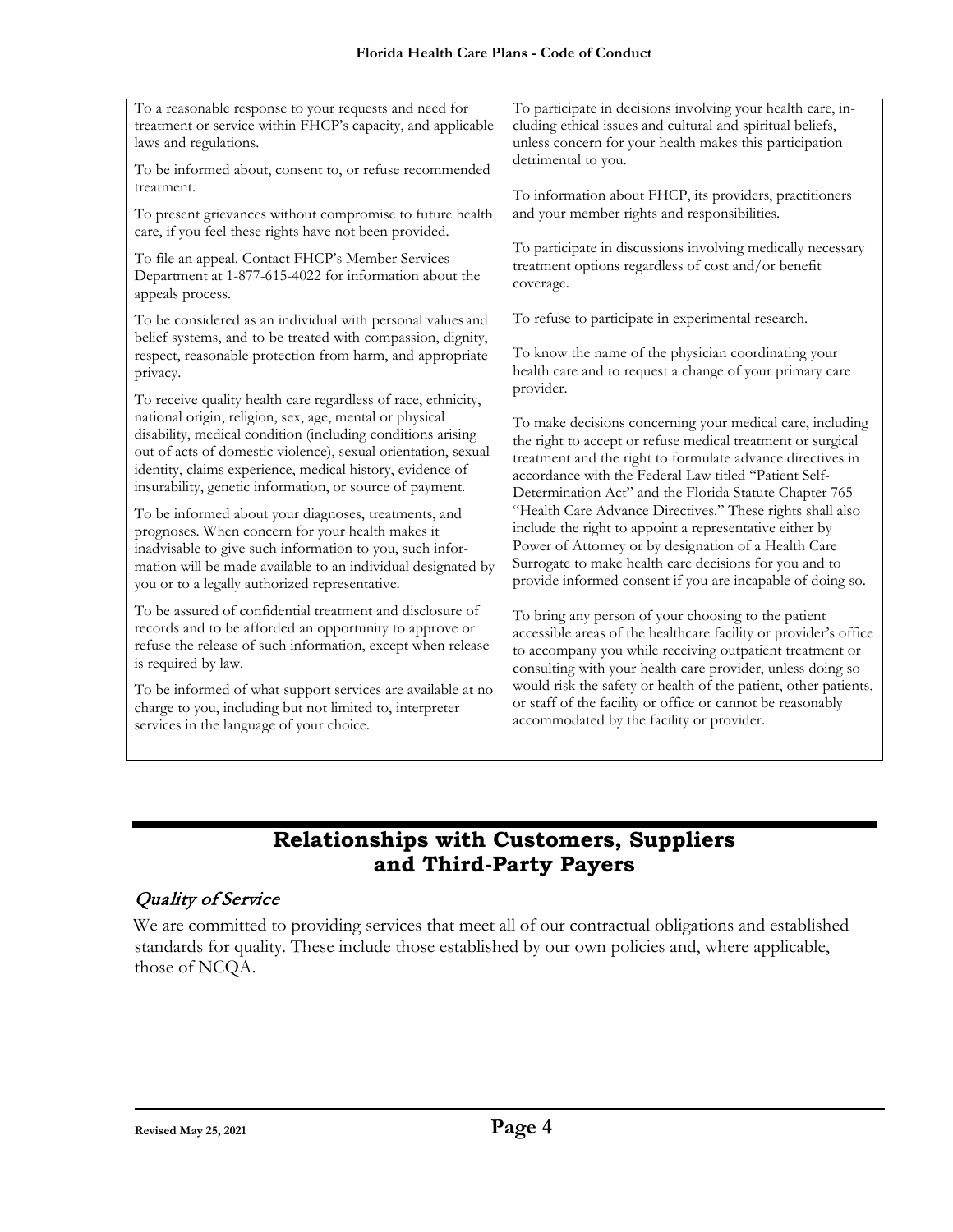### <span id="page-11-0"></span>Contract Negotiation

The submission to a federal government customer of a representation, quotation, statement or certification that is false, incomplete or misleading can result in civil and/or criminal liability. The individuals involved and any supervisors who condone such practices may also be sanctioned. We have an affirmative duty to disclose current, accurate and complete cost and pricing data where such data are required under appropriate federal or state law or regulation. Those involved in the pricing of contract proposals or the negotiation of a contract must ensure the accuracy, completeness and currency of all data generated and given to supervisors and others. We must also be honest in all representations made to customers and suppliers, both governmental and commercial.

### <span id="page-11-1"></span>Marketing and Advertising Activities

Our marketing and advertising activities, including written marketing materials and oral representations by employees, agents, or business partners, should always be clear, complete, and accurate. There are special rules that apply to certain state and federal lines of business (e.g., Medicare, Marketplace, and State of Florida) which need to be reviewed by Marketing and Compliance. In all marketing and advertising activities, we will offer only factual information or documented evidence to the general public. We will not distort the truth, make false claims, engage in unfair comparative advertising, nor will we unduly attack or disparage another health careprovider. In addition, all direct-to-consumer marketing activities require legal review in advance if they involve giving anything of value to a patient, health plan member or potential source of referrals and should not exceed nominal value. "Nominal value" is currently defined by CMS as an item worth \$15 or less.

# <span id="page-11-2"></span>Anti-Competitive Practices

Our business activities must comply with federal and state antitrust laws that are designed to ensure competition and to preserve the free enterprise system. Activities that may implicate antitrust laws include agreements or understandings among competitors to

- Fix prices or price-related terms;
- Allocate customers, services or territories; or
- Refuse to deal with a supplier or customers except on collectively determined terms; or

Antitrust laws may also be implicated in market surveys, trade associations, joint ventures and other legitimate business collaborations.

This is a highly complex area, and this document cannot cover all situations in which antitrust laws may apply. Team members should take special care in this area, and promptly refer any questions to management, or a member of the Compliance Committee, who should then consult General Counsel.

# For more information, refer to FHCP's Antitrust Plan policy (LD013)

# Anti-Kickback Statutes

Federal and state laws prohibit the offering of a kickback to an entity or person to induce that person to purchase services from or refer a patient to FHCP. The laws also prohibit anyone from accepting a kickback. As this is a highly complex area, this document cannot list all situations in which the antikickback laws may apply. Therefore, we must take special care in this area, and promptly refer any questions to a member of the Compliance Committee, who should refer the question to General Counsel.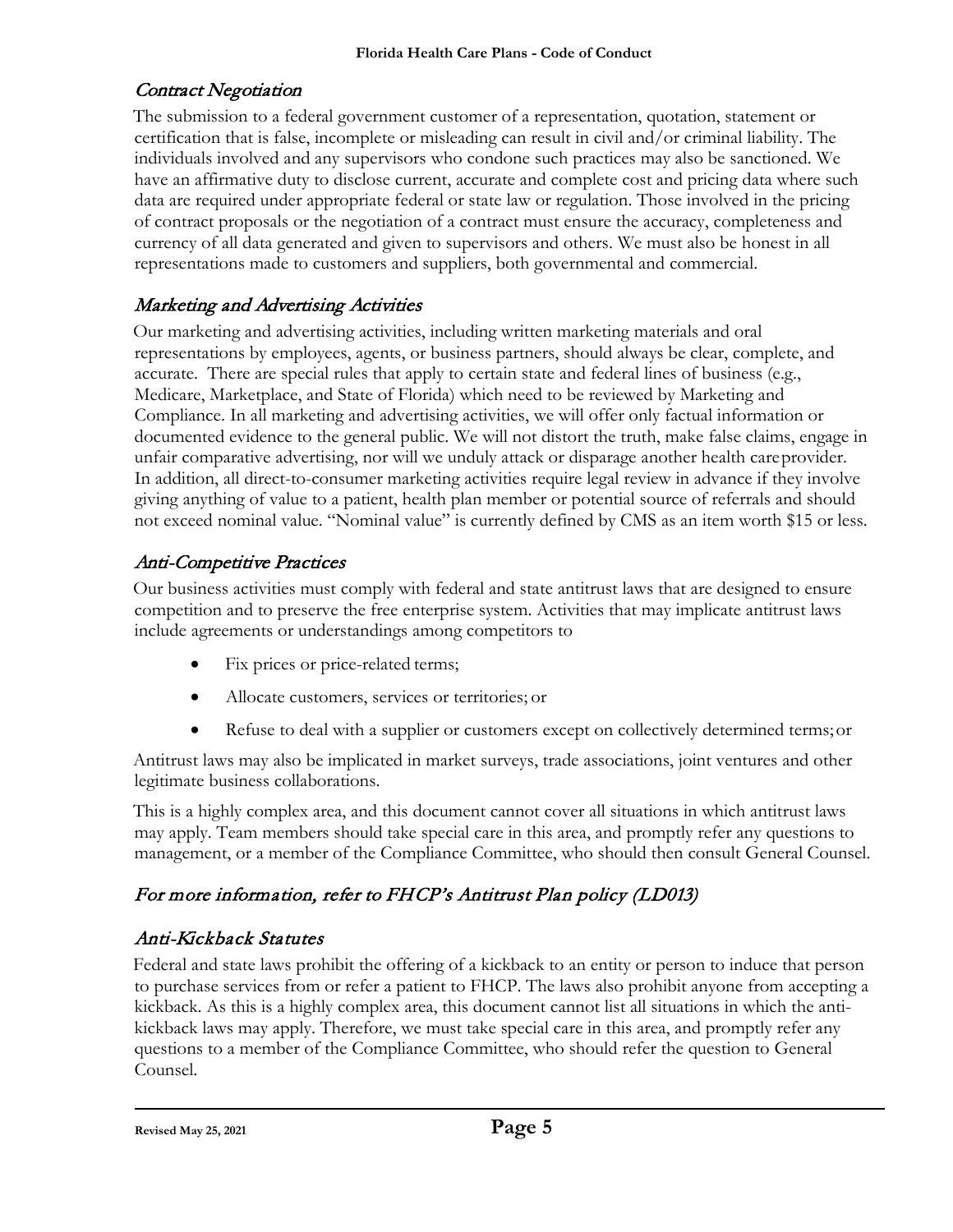Examples of the types of actions that could violate the federal Medicare/Medicaid Anti-Kickback statute and similar state laws include the following:

- Offering or paying anything of value to induce someone to refer a patient to FHCP, including, but not limited to, the routine waving of copayments;
- Offering or paying anything of value to anyone in marketing FHCP's services;
- Soliciting or receiving anything of value for the referral of FHCP patients to others;
- Giving or receiving free goods or discounts, except as permitted under applicable laws and regulations.

#### Billing, Reimbursement and False Claims

We are committed to ensuring that our billing and reimbursement practices comply with all federal and state laws, regulations, guidelines and our own policies. Claims for reimbursement must be accurate and reflect current payment methodologies. We are committed to ensuring that patients/members receive timely bills and that all questions regarding their bills are answered promptly.

FHCP has adopted various policies and procedures to ensure compliance with federal and state health benefit programs as well as rules relating to private insurance. For further information concerning these policies, discuss with your supervisor, the Compliance Officer, if applicable, or contact a member of the Compliance Committee. Examples of the types of actions that could violate the federal and state false claims statutes include:

- Filing a claim for services that were not rendered at all or were not rendered as described on the claim form;
- Filing a claim for services that were rendered, but the service did not meet insurance coverage requirements;
- Submitting a claim containing information you know to be false such as incorrect diagnosis or procedure codes;
- Submitting a false cost report or rate request; and
- <span id="page-12-0"></span>• Misusing Social Security or Medicare symbols, emblems or names in marketing.

#### Charging of Costs & Time

When we submit time or expense reports, or use time clocks, we must be careful to do so in a complete, accurate and timely manner. We must also be careful to ensure that hours worked and costs incurred are applied to the correct accounts. We must not allow another person to use a time clock on our behalf, and we should not log time worked while on personal business off the premises.

A signature on a time sheet or time clock transaction is a representation that the time reported accurately reflects the time worked. The supervisor's signature on a timecard or expense report is a representation that it has been reviewed. It also shows that we have verified the validity and correctness of the hours or expenses reported. Supervisors must avoid placing pressure on team members that could lead them to believe that deviations from appropriate time reporting or cost charging practices will be condoned. We will not accept such practices.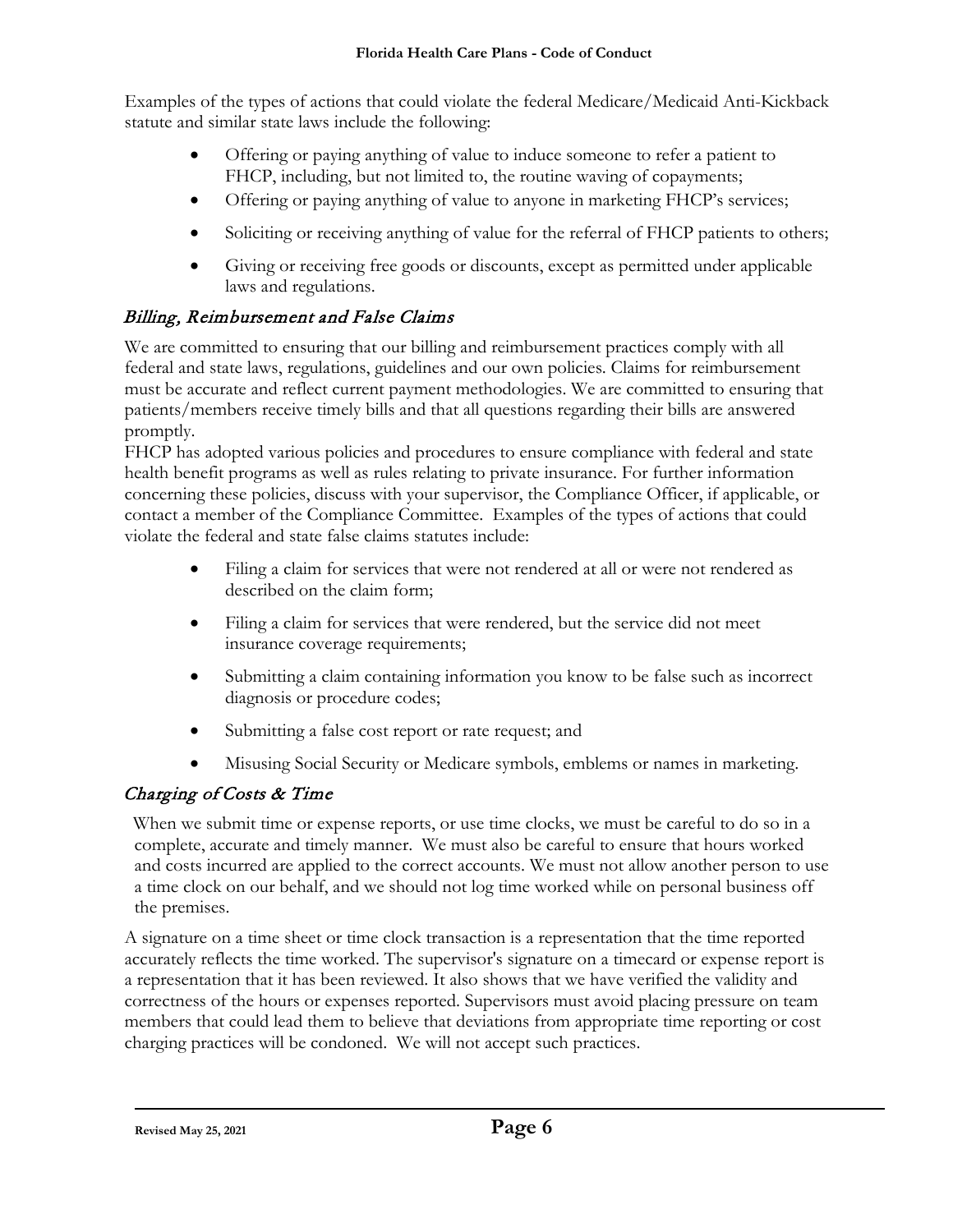# **Using the Organizations' Resources**

#### <span id="page-13-2"></span><span id="page-13-1"></span><span id="page-13-0"></span>Making Political Contributions

We will not contribute or donate FHCP funds, products, services, use of FHCP facilities or other resources to any political cause, party or candidate without the advance written approval of the Chief Executive Officer. However, team members may make voluntary personal contributions to any lawful political causes, parties or candidates as long as the individual does not represent that such contributions come from FHCP. In addition, the individual making a contribution must not obtain the money for the contribution from FHCP for the sole purpose of making such a contribution.

#### <span id="page-13-3"></span>Providing Business Courtesies to Customers or Sources of Customers

Our success in the marketplace results from providing quality services at competitive prices. We do not seek to gain an improper advantage by offering business courtesies such as entertainment, meals, transportation or lodging to customers, referral sources or purchasers of FHCP services. We should never offer any type of business courtesy to a referral source or a purchaser for the purpose of obtaining favorable treatment or advantage. To avoid even the appearance of impropriety, we must not provide any referral source or purchaser with gifts or promotional items of more than nominal value.

For more information, please refer to FHCP's Conflicts of Interest policy (LD004).

Except for additional restrictions that apply in the federal or state government area as noted below, we may pay for reasonable meal, refreshment and/or entertainment expenses for referral sources and purchasers of FHCP services. Such transactions may occur only occasionally and may not be solicited by the recipient. They must not be intended to or likely to affect the recipient's business decisions with respect to FHCP. We may provide or pay travel or lodging expenses of a customer or source of customers, but only with the advance approval of the Chief Executive Officer. If the courtesy is for other than a directly related business purpose, advice from a member of the Compliance Committee should be sought.

#### <span id="page-13-4"></span>Educational Activities Grants

Managers and others who are in a position to represent FHCP shall not receive educational grants that create even the appearance of impropriety. To avoid a conflict, we will follow "Gifts to Physicians from Industry" guidelines adopted by the American Medical Association's Council on Ethical and Judicial Affairs. Interpretative guidelines regarding educational grants may be obtained from the FHCP Compliance Department.

#### <span id="page-13-5"></span>Charitable Contributions

All charitable contributions received from vendors must directly benefit FHCP. Under no circumstances may a check be made payable to an individual at FHCP. We shall not accept any donations that are in conjunction with a marketing effort or sales promotion. Under no circumstances shall donations be accepted that require FHCP to use the donation to purchase supplies from the vendor making the contribution.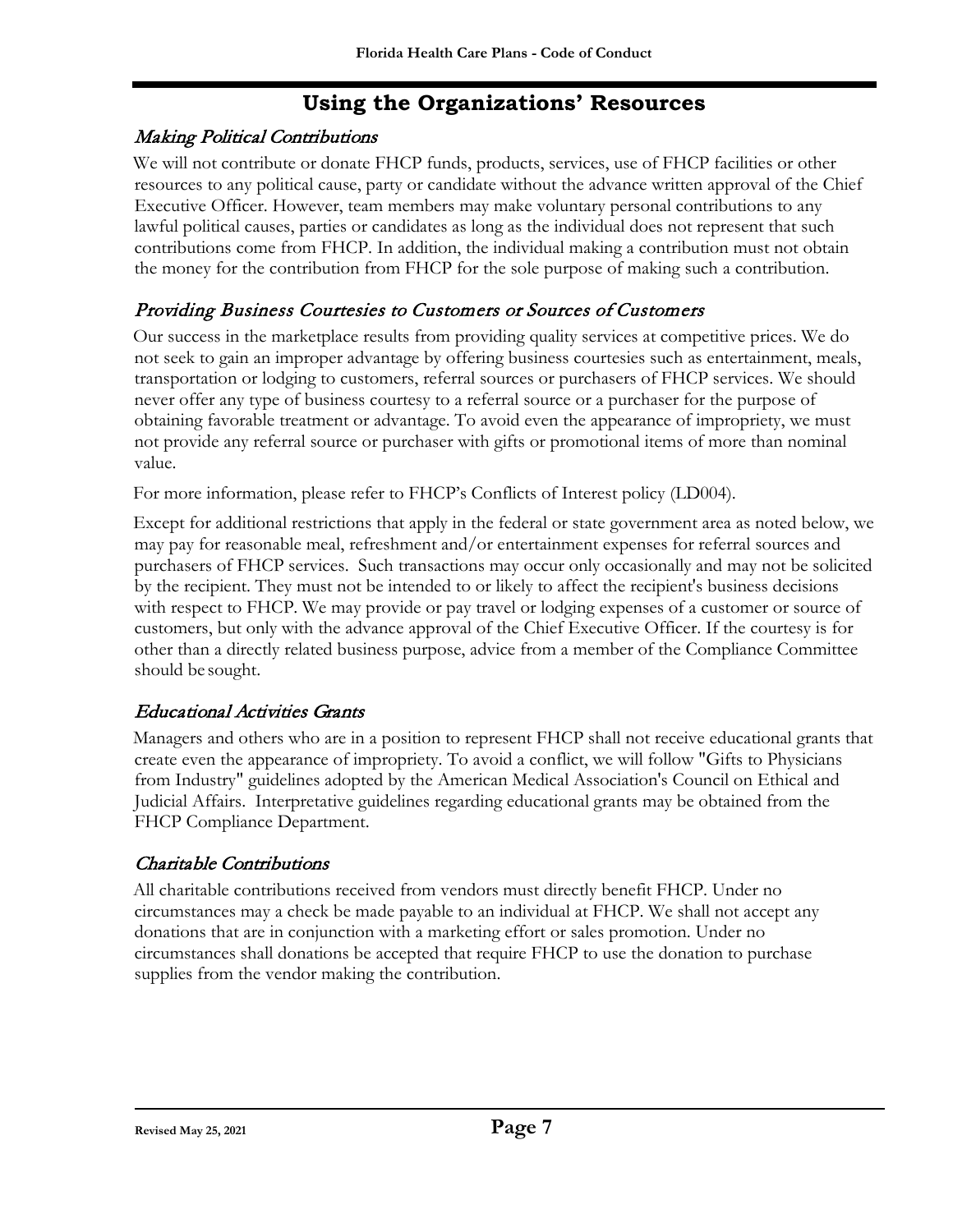#### <span id="page-14-1"></span>Government Customers

FHCP is a party to contracts with various governmental agencies. Examples include provider contracts wherein we provide services to or on behalf of the Medicare and Medicaid programs, either directly or as a subcontractor. It is essential that all team members are knowledgeable of, and comply with, all of the applicable laws, rules and regulations of governmental agencies with which we do business. We will not provide or pay for any meal, refreshment, entertainment, travel or lodging expenses for government team members without the prior approval of a member of the Compliance Committee. Governmental agencies may also have restrictions on the provision or acceptance of business courtesies, including meals and refreshments. FHCP's team members doing business with government agencies are expected to know and respect these restrictions.

#### <span id="page-14-2"></span>Accurate Books and Accounts

Federal and state laws and regulations require our contracts with government and non-government customers and our financial reporting and records to accurately reflect our business transactions. All of FHCP's financial transactions must be properly authorized by management, and accurately and completely recorded on FHCP's books and records. Financial records and reports will be prepared and maintained in accordance with generally accepted accounting principles under an established system of internal controls. We will not make false, incomplete or unsupported corporate entries in our books. No undisclosed or unrecorded corporate funds will be established for any purpose, nor will FHCP's funds be placed in any personal or non-corporate account. Finally, all corporate assets must be properly protected. Periodically, property records will be compared with the actual property, and action taken to reconcile any variances.

#### <span id="page-14-3"></span>Personal Use of the Organization's Resources

It is everyone's responsibility to safeguard the organization's resources, including time, materials, equipment, and information. It is not permissible to use the organization's resources for personal reasons without authorization from a supervisor. Occasional use of some items, like telephones, is permissible. Likewise, any community or charitable use of the organization's resources must be approved in advance by your supervisor. Under no circumstances should non-business use of the organization's resources interfere with your job duties or the job duties of others.

# **Avoiding Abuses of Trust**

<span id="page-14-0"></span>Team members must avoid any activity that might interfere or appear to interfere with decisionmaking in situations where the team member's personal interests conflict with FHCP's interests or the interests of FHCP's customers or suppliers.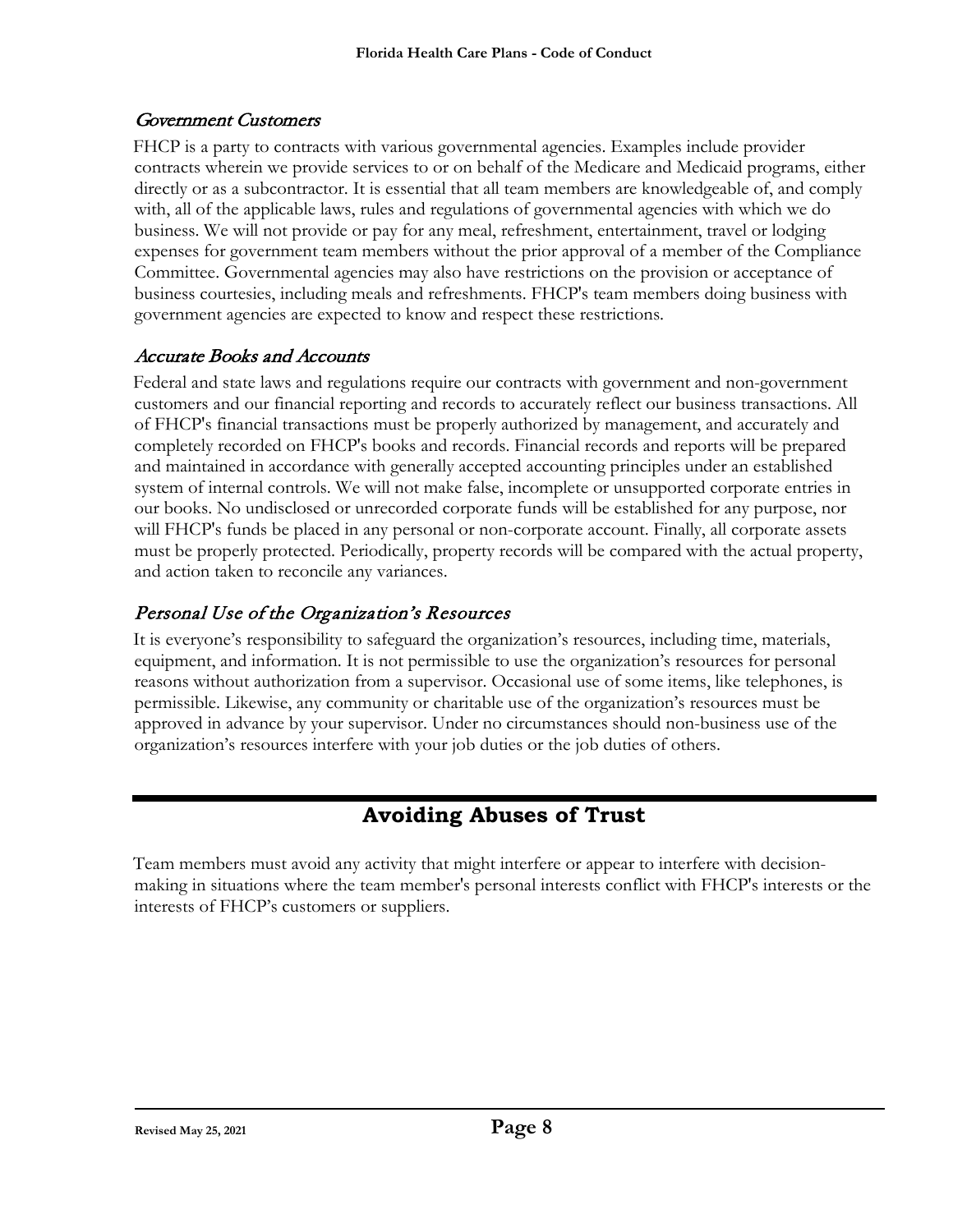#### <span id="page-15-0"></span>Conflict of Interest

A conflict of interest (COI) may arise when personal interests or personal gain potentially influences or interferes with your business decision making or professional responsibility. It is the goal of FHCP to have our business conducted in such a manner so as to avoid even the appearance of a COI in our business dealings and relationships.

Unless advance written permission is given by the Chief Executive Officer, no team member may have an employment, consulting or other business relationship with a competitor, customer or supplier. In addition, team members may not invest in any competitor, customer or supplier (except for moderate holdings of publicly traded securities), unless such investment is approved in advance. Advance written permission is also required before one may invest in any privately held company or entity that performs services for FHCP that employs providers who may refer patients to FHCP, or to which FHCP patients may be referred. However, employment with a competitor of FHCP is permitted so long as such employment is not in a management or administrative capacity, and no other factors that may give rise to a conflict of interest are present. Factors that may give rise to a conflict include any of the following:

- The outside interest places one in the position of representing (or appearing to represent) FHCP;
- The outside interest involves services substantially similar to those FHCP provides or is considering making available;
- The outside interest lessens the efficiency, alertness or productivity normally expected of team members in their jobs;
- The outside interest is with an individual or entity whose services are employed by FHCP;
- The outside interest is with an individual or entity that refers patients to FHCP, or with an individual or entity who provides services for or employs a source of referrals;or
- The outside interest is with an individual or entity to which patients of FHCP may be referred (for example, a provider of ancillary services).

Here are more basics to remember related to Conflicts of Interest:

- All outside employment that raises any question in this regard must be disclosed and approved in advance by the Chief Executive Officer or Compliance Committee.
- Disclose conflicts by completing a COI disclosure statement when hired, annually, and when your situation changes.
- Disclose any situation where you have been convicted of a crime of dishonesty or a breach of trust.

#### For more information, please refer to FHCP's Conflicts of Interest policy (LD004).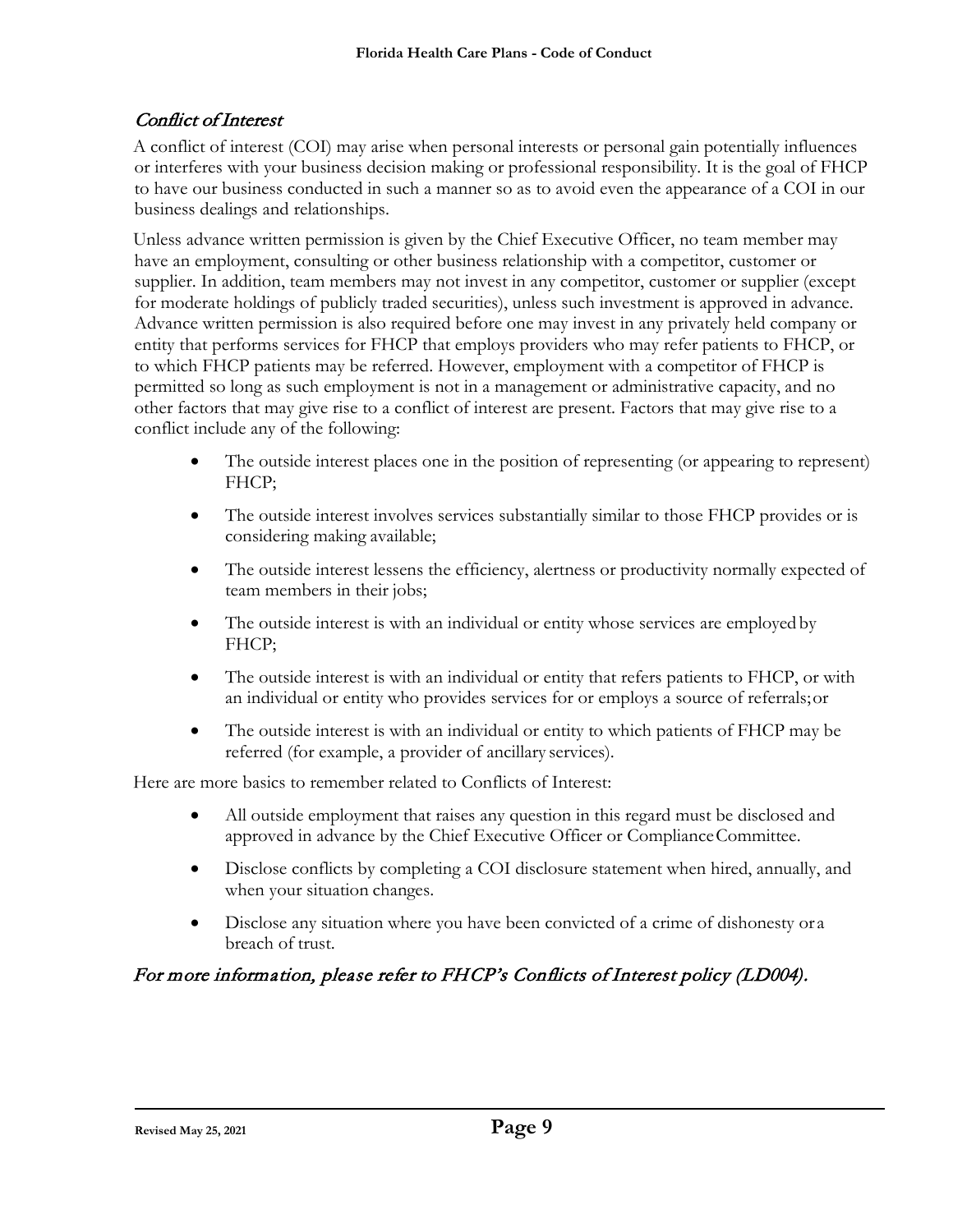#### <span id="page-16-0"></span>Acceptance of Business Courtesies

Offering or accepting business gifts or entertainment is generally discouraged because it creates a perception of an inappropriate relationship or conflict of interest even if the intent is innocent and has no influence on your business judgment. In addition to perception, there are various circumstances where the offer or acceptance of a gift, including anything of value: cash, entertainment, gift cards, tickets to events, travel, or other favorable treatment, is illegal or, at a minimum, creates a conflict of interest. When applying FHCP's Code of Conduct guidance as it relates to offering or accepting gifts, a good rule of thumb is that we should never accept anything of value from patients, patient family members, or from someone currently doing or seeking to do business with FHCP, if the gratuity is offered or may appear to be offered in exchange for favorable treatment. To avoid even the appearance of impropriety, do not accept any gifts or promotional items of more than nominal value. Gifts received that are more than nominal in value must be reported to a member of the Compliance Committee. Generally, "more than nominal value" means greater than \$50 in the aggregate annually.

A team member may accept meals, drinks or entertainment only if such courtesies are unsolicited, infrequently provided and reasonable in amount. Such courtesies must also be directly connected with business discussions, unless an exception is approved by a supervisor. Do not accept reimbursement for lodging or travel without the express written approval of the manager responsible for the unit or group.

### <span id="page-16-1"></span>Procurement of Goods and Services

Part of protecting FHCP's assets includes making sure that purchase of goods and services are done thoughtfully and make the best use of our limited resources. You are required to use company approved methods of procurement when purchasing business related goods and services. The goal of FHCP's procurement process is to ensure that the best value purchases are made based on quality, price, service, and reliability. Here are some basics to remember relating to the Procurement of Goods and Services:

- All purchases of goods and services must follow FHCP Administration procedures.
- A business associate agreement (BAA) or BAA language must be included in agreements/contracts if PHI is being exchanged.

For more information or questions related to the procurement of goods and services, please contact FHCP's Procurement Manager in Holly Hill.

#### <span id="page-16-2"></span>Insider Trading

No team member may trade in the securities of any company, or buy or sell any property or assets, on the basis of non-public information acquired through employment in FHCP, whether such information comes from FHCP or from another company with which FHCP has a confidential relationship.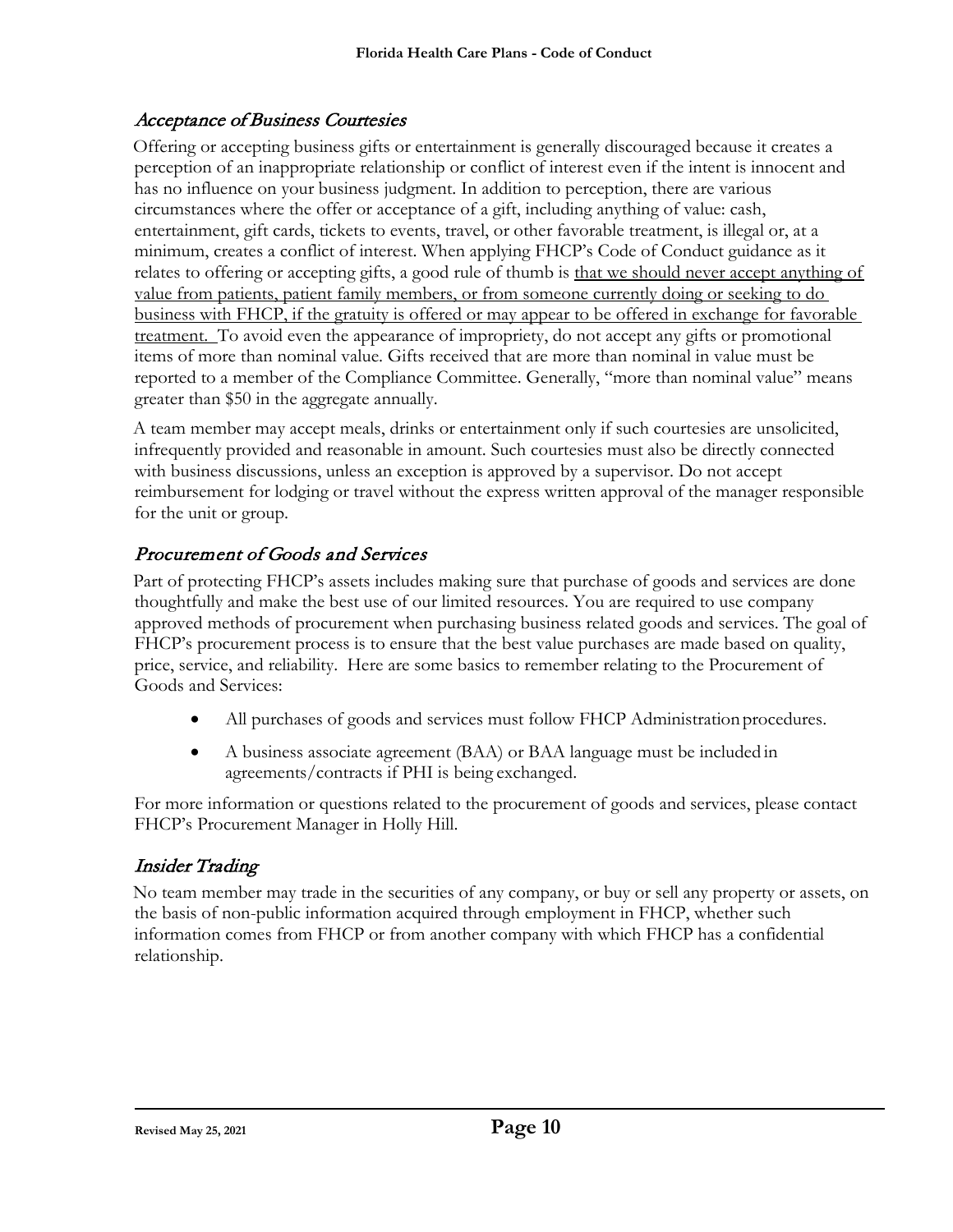# **Safeguarding Information**

### <span id="page-17-1"></span><span id="page-17-0"></span>Privacy and Confidential Information

Team members must strictly safeguard all confidential information with which they are entrusted. We may never discuss such information outside the normal and necessary course of FHCP's business. In particular, all team members must protect the privacy of our patients and health plan members, and the confidentiality of all information related to their care, and any past, current or future medical condition. Team members also have an obligation to respect and protect the "super-confidential" nature of records regarding substance and alcohol abuse, mental health services, sexually transmitted disease and HIV/AIDS diagnosis and treatment records. Personal information about patients, fellow team members, medical staff and others with whom we do business should not be discussed except with those with a genuine need to know, and who have agreed to keep this information confidential. Here are some basics to remember related to Privacy and Confidential Information:

- FHCP complies with all applicable federal and state privacy laws.
- Team members must protect all health, financial, and/or employment information. This includes information such as names, addresses, telephone numbers or any other data that can be used to identify an individual and may only be accessed, used, and/or disclosed as permitted by state and federal privacy laws.
- Limit access, use, and disclosure of information to the minimum amount of information necessary to achieve the intended purpose of the access, use, ordisclosure.
- Report any known or potential breach of privacy or a non-permitted use or disclosure to FHCP's Compliance Department in person, by phone, by email or anonymously through the Ethics and Concerns Helpline at 386-615-4080.

#### <span id="page-17-2"></span>FHCP's Restricted Information

It is FHCP's policy to control the dissemination of FHCP's proprietary information. Except as specifically authorized by management pursuant to established procedures, do not disclose to any outside party any non-public business, financial, personnel, commercial or technological information, or plans or data acquired during employment at FHCP. During the term of employment at FHCP, a team member should disseminate this type of information only to individuals having a "need to know" and should protect the information from access by unauthorized personnel. Upon termination of employment, an individual may not copy, take or retain any documents containing FHCP's restricted information. The prohibition against disclosing FHCP's restricted information extends beyond the period of employment as long as the information is not in the public domain. An individual's agreement to continue to protect the confidentiality of such information after the term of employment ends is considered an important part of that person's obligations toFHCP.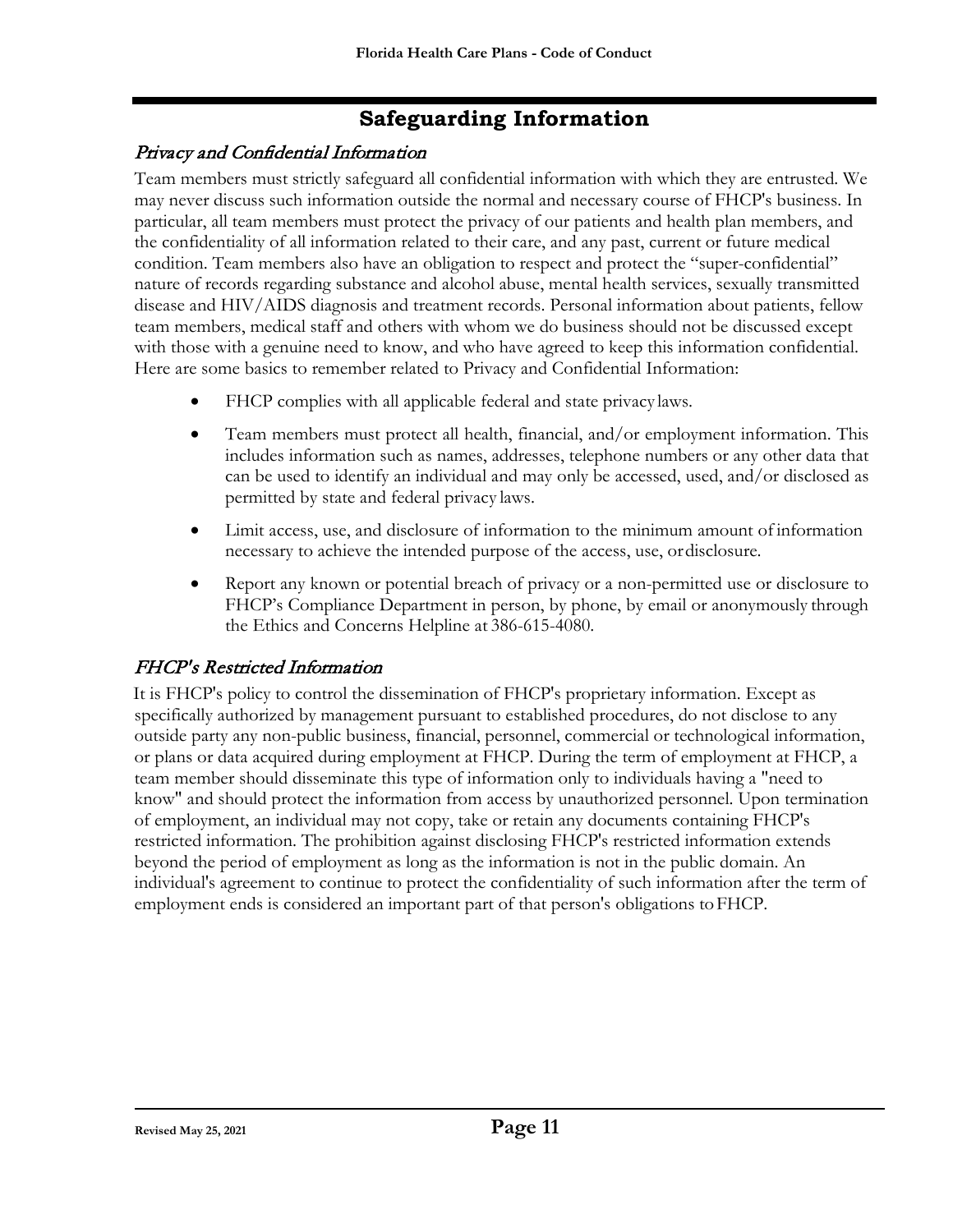#### <span id="page-18-0"></span>Use of Electronic Systems

Many team members will be provided with access to one or more of the organization's computer systems. Computer access codes are the equivalent of a signature. Identification codes and passwords provided to access computer systems must never be disclosed to another. Team members must not attempt to learn another's access code, nor attempt to access a computer system with an access code other than their own. Compromised access codes must be reported to your supervisor immediately. Team members must not use any computer outside the scope of their job responsibilities. For example, using the computer to browse patient records out of curiosity is strictly prohibited.

The Internet, electronic mail, voice mail and facsimile machines are also used throughout FHCP. These electronic messaging systems are for business purposes only. Since complete privacy cannot be guaranteed when using an electronic messaging system, sensitive information must not be transmitted nor stored on these systems. Specific I.S policies (MIS003-MIS010 and MIS017) have been developed for the use of computers, the Internet, and electronic messaging systems.

#### <span id="page-18-1"></span>Retention of Records

It is a good business practice to retain records in a consistent, systematic and reliable manner so that they can be retrieved promptly when required. During the course of business operations, Florida Health Care Plan, Inc. (FHCP) generates large caches of information. Such data may be in many forms including paper, electronic, or other recordable media. After such information has been used for its intended purpose, it maintains value to FHCP, its members/patients and/or providers. It is the policy of FHCP to retain records in accordance with federal and state regulations. Failure to keep records in good order can result in negative consequences for FHCP. All team members who create, receive, use, or manage the company's records must comply with FHCP policy RR014–Record Retention and Record Retention Schedule in the Rights and Responsibilities folder located on FHCP's intranet in the PolicyTech software management program.

Here are some basics to remember related to the Retention of Records:

- All records (electronic or paper) are subject to a retention period.
- Records are not specific to any media or format. They may be (a) paper forms, reports, correspondence, and files; (b) computer files such as spreadsheets, databases, Word documents and email messages; or (c) information in other formats such as video, audiotape and photographs.
- Make sure you manage, retain and destroy all business records in a manner that supports ongoing business operations and compliance with various accounting, audit, legal, regulatory and tax requirements.
- Do not destroy, discard, withhold, or alter records pertinent to any legal matter, governmental audit or investigation. Criminal penalties can result from these actions.
- Follow legal hold notices sent out by regulatory agencies. A legal hold notice requires the preservation of certain records under special circumstances such as litigation, government investigation, or audits and supercedes FHCP's Record Retention Policy and Schedule.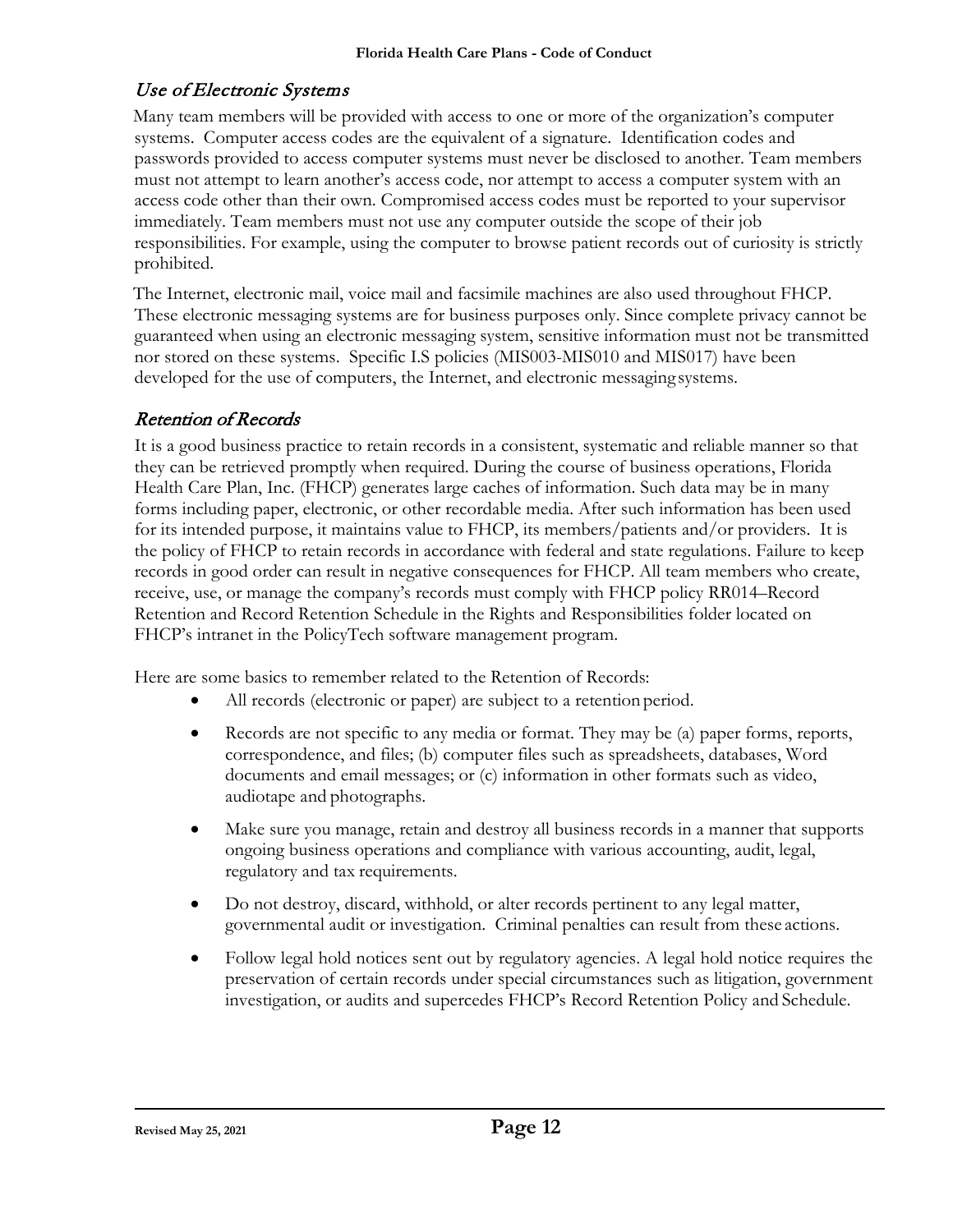#### <span id="page-19-1"></span>Government Proprietary and Source Selection Information

FHCP will not solicit nor will it receive any sensitive proprietary internal government information, including budgetary, program or source selection information, before it is available through normal channels.

#### <span id="page-19-2"></span>Copyrights and Intellectual Property

Copyright holders have certain rights which are protected by law and that prohibit the unauthorized duplication and distribution of copyrighted works. In this digital age, it is much easier to create, use, copy and distribute information than in the past but many people are unaware of the copyright restrictions and responsibilities that arise when using the media materials that seem almost universally available.

Most commercially available books, periodicals, articles, electronic media and software are subject to copyrights or licenses. Contracts with our business partners contain provisions that require us to protect their intellectual property. Unauthorized disclosure, copying, or distribution of intellectual property could lead to severe fines and penalties under Federal copyright and contract laws. Team members may only make copies or disclose copyrighted or protected materials after receiving permission to re-print such material from the "owner" of the copyright.

# **Workplace Conduct and Employment Issues**

#### <span id="page-19-3"></span><span id="page-19-0"></span>Harassment and Discrimination

Discriminatory harassment is misconduct based on race, color, religion, national origin, disability, sex, age, gender identity or expression, sexual orientation, veteran status or marital status. FHCP supports a work environment free of discriminatory practices or sexual harassment involving patients, visitors or co-workers. It is the policy of FHCP that team members and their work environment shall be free from all forms of harassment. These behaviors include inappropriate jokes, slurs, and intimidation.

Sexual harassment in any form is not tolerated, including unwelcome sexual advances, request for sexual favors, and other verbal or physical conduct of a sexual nature. Any team member, who believes a team member, manager, supervisor or physician is subjecting him/her to sexual harassment, or their employment is being adversely affected by such conduct, should report such incidents to their supervisor, department manager, the team member relations supervisor, or human resources manager. Team members may contact the Human Resources Department for specific reporting procedures.

FHCP will comply with all applicable Federal and State laws and regulations that prohibit improper discrimination. Such laws and regulations include, amongst others, Title VI of the Civil Rights Act, the Age Discrimination Act of 1975, Title II of the Americans With Disabilities Act (ADA) of 1990, Section 504 of the Rehabilitation Act of 1973, the Affordable Care Act (ACA), the Genetic Information Nondiscrimination Act of 2008 (GINA), and applicable non-discrimination regulations promulgated by the U.S. Department of Health and Human Services and the Centers for Medicare and Medicaid Services. FHCP will also comply with applicable Human Resource policies that prohibit unlawful discrimination. FHCP will not establish any policies, procedures, or processes that conflict with or prevent the application of regulations promulgated by HHS under Subtitle D of the ACA.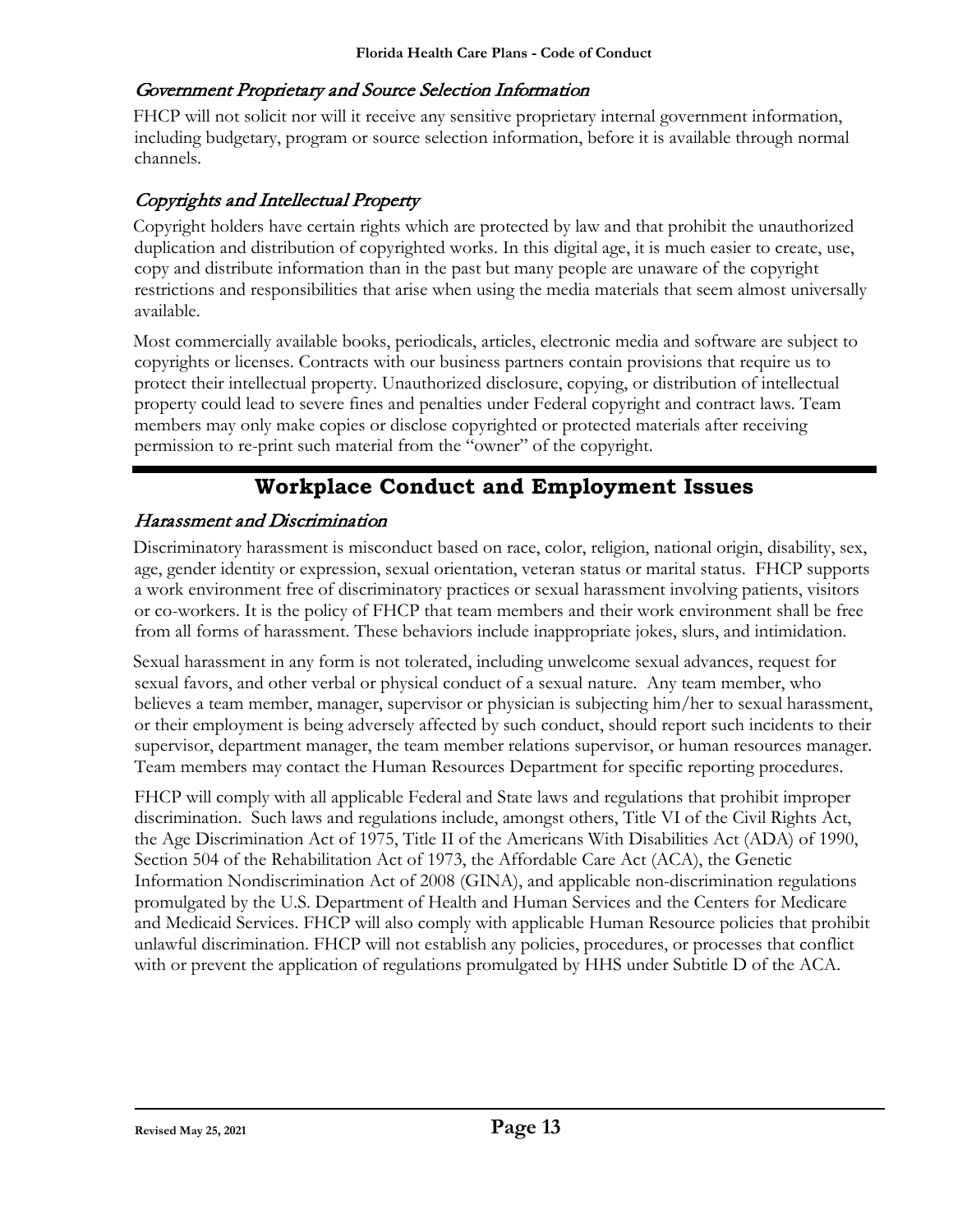FHCP will not unlawfully discriminate against any individual on the basis of an individual's race, color, national origin, disability, age, sex, gender identity or sexual orientation in any aspect of our business. FHCP will also not unlawfully discriminate against individuals on the basis of an individual's genetic information, health factor, expected length of life, present or predicted disability, degreeof medical dependency, quality of life, other health conditions, religion, political beliefs, marital status, familial or parental status, or if all or part of an individual's income is derived from any public assistance program.

FHCP has committed to upholding the language from Section 1557 of the Affordable Care Act which states that no person in the United States shall, on the ground of race, color, national origin, sex, age, or disability, be excluded from participation in, be denied the benefits of, or be subjected to discrimination under any health program or activity for which the Applicant receives Federal financial assistance from the Department. Examples of activities where FHCP will not discriminate include but are not limited to benefit/product design, rates, marketing, eligibility, sales, provider contracting/network design, delivery of health care services/supplies, and delivery of pharmaceuticals.

FHCP will post its non-discrimination notice and tag lines in all clinical areas and pharmacies, and, include copies with all significant publications and/or communications such as applications, documents/correspondencesrelatedtorights,benefitsorservices,and correspondences requiring a response. FHPC's notice of non-discrimination will include details about how to file a discrimination grievance. FHCP will also make free language servicesandaidsavailabletoensure effectivecommunication.

# <span id="page-20-0"></span>Workplace Diversity and Equal Employment Opportunity

FHCP is enriched with the diversity of ethnic groups from all segments of our community. This diversity is reflected within the FHCP workforce. Treating team members fairly with respect and dignity is woven into the FHCP culture. All persons are entitled to equal employment opportunities, and FHCP is committed to providing job opportunities to applicants and team members without regard to race, ethnicity, national origin, religion, gender, gender identity, age, mental or physical disability or medical condition, sexual orientation, claims experience, medical history, evidence of insurability (including conditions arising out of acts of domestic violence), disability, genetic information or source of payment. Our policy of nondiscrimination prevails throughout every aspect of the employment process, including recruitment, selection, placement, training, compensation, promotion, transfer, and termination.

#### <span id="page-20-1"></span>Health and Safety

FHCP is committed to maintaining a safe and healthy workplace that is free from hazards and promotes a productive working environment. FHCP will provide an environment that is safe for patients, visitors, team members, volunteers and medical staff. To meet this objective, FHCP will comply with all governmental regulations and safety standards as prescribed by State and Federal regulatory agencies. Safety education and training is provided for all staff members and is an ongoing process. FHCP's safety official or safety committee will provide guidance on safety issues, as well as promotion of and administration of the safety policies to ensure a safe environment. Policies and procedures are in place to provide mechanisms for reporting incidents or addressing safety issues in a timely manner.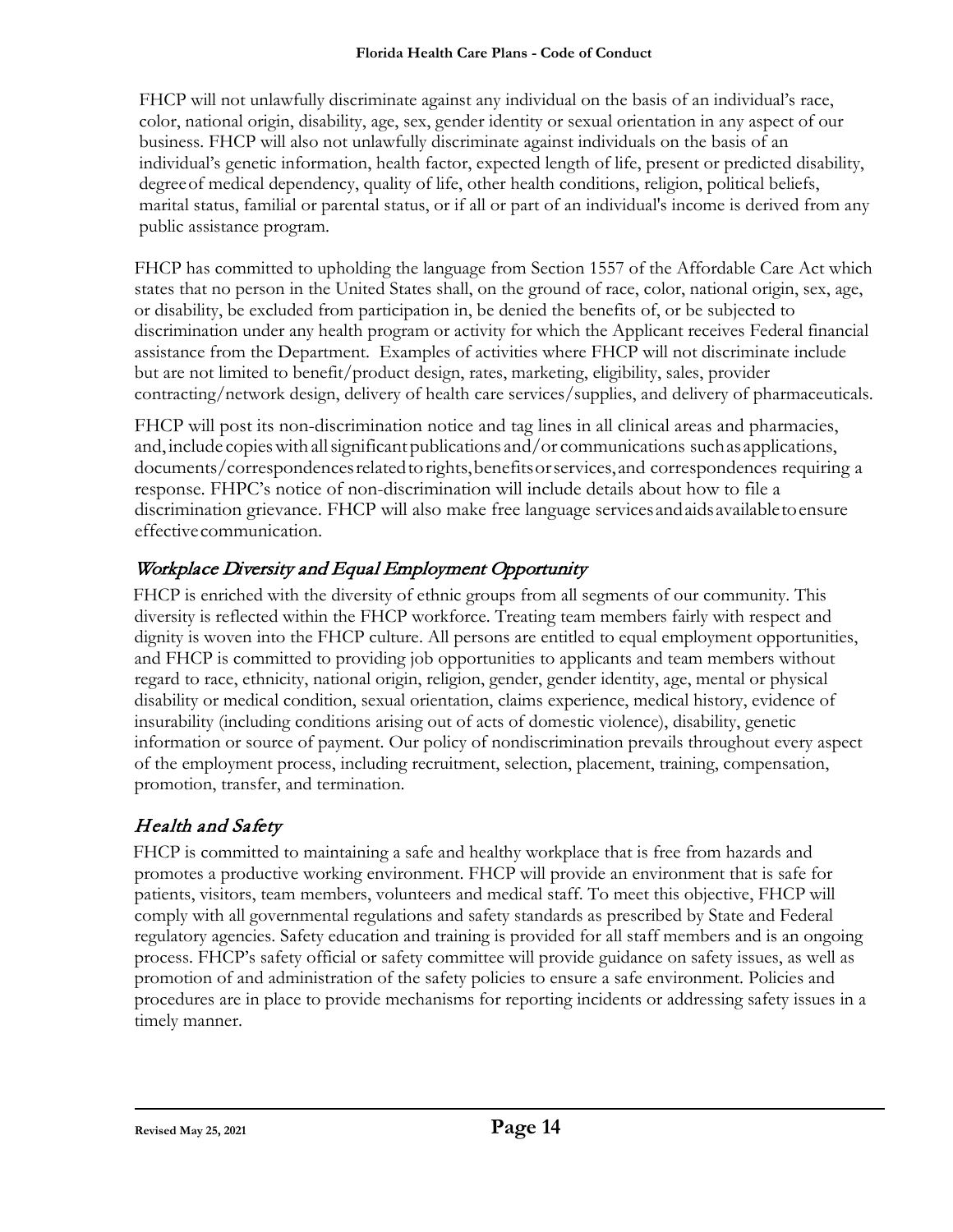#### <span id="page-21-1"></span>License and Certification Renewals

To maintain quality standards of care, and to comply with appropriate federal, state or local laws, FHCP requires team members in certain categories to provide a current license or certification. FHCP validates each license or certificate upon initial employment and on a periodic basis thereafter. Independent contractors and other businesses that are required to be licensed, certified, or hold certain other credentials are responsible for keeping such credentials current. FHCP will not allow any team member, business or independent contractor to work in FHCP without valid credentials as required by law.

### <span id="page-21-2"></span>Hiring of Federal and State Team members

Complex rules govern the recruitment and employment of government team members into private industry. We must obtain prior clearance from the Human Resources Department to discuss possible employment with, make offers to, or hire (as a team member or consultant) any current or former government team member (military or civilian).

#### Controlled Substances

Licensed pharmacists and medical staff are the only individuals authorized to fill medication orders within FHCP. Some team members have access to prescription drugs, controlled substances, and other medical supplies. Many of these substances are governed and monitored by specific regulatory agencies and they must be administered by physician order only. To minimize risks to patients, it is important that these items are handled properly and only by authorized individuals. If anyone is aware of a deviation from our controlled substance policies and procedures, it must be reported immediately to their supervisor, pharmacy management, or the Compliance Officer.

### Refraining from Substance Abuse

It is the policy of FHCP to provide team members and customers with a working environment that is free of the issues associated with the use and abuse of controlled substances and alcohol. The consumption, possession, sale or purchase of alcohol on FHCP property is prohibited with the exception of events in conference, meeting or recreational facilities and approved in advance by management. FHCP also prohibits team members from arriving at work under the influence of alcohol or a controlled substance. If a team member is found to be in violation of this policy, management will determine the appropriate disciplinary action, which may include termination.

# **Program Implementation**

#### <span id="page-21-0"></span>Oversight

To oversee FHCP's Ethics and Compliance Program, a Compliance Officer/Privacy Officer and Compliance Committee have been appointed. The Compliance Officer/Privacy Officer reports to Legal. In addition to the Compliance Officer/Privacy Officer, the Compliance Committee is comprised of the President/Chief Executive Officer, Chief Medical Officer, Chief Information Officer/Security Officer, FHCP Legal/General Counsel, and the Vice President/Chief Financial Officer of Guidewell Health. From time to time, team member representatives are invited to participate on the Committee, thus bringing a broad perspective to theProgram.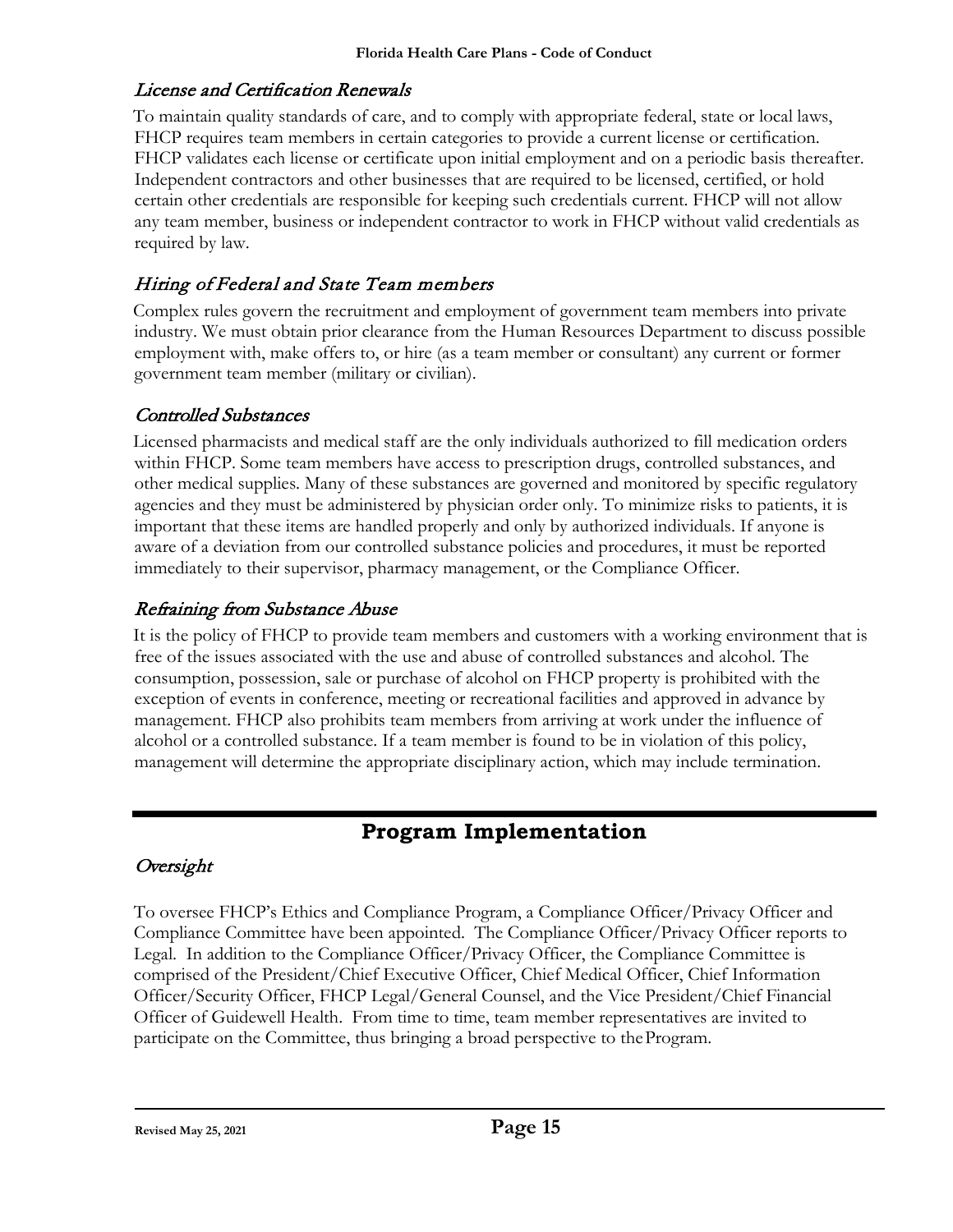#### Reporting Issues and Concerns

Every team member has an affirmative duty to report issues or concerns they believe may be in violation of this Code of Conduct, federal, state or local laws, or internal policies and standards. Several channels are available for reporting issues or concerns. If the issue or concern cannot be addressed through the normal chain of command, team members may contact the Compliance Officer, or a member of the Compliance Committee, or the Ethics and Concerns Help Line at (386)615-4080.

# Training

Each new team member is required to attend Corporate Ethics and Compliance training as part of their general orientation. The initial training must be completed within 90 days of employment. Annually, team members are required to attend additional education on a variety of topics pertinent to their job, as well as general training on this Code of Conduct.

#### Team Member Acknowledgment

Team members will be required to sign a Statement of Understanding upon initial employment and then on a yearly basis (see Appendix B). Signing this Statement of Understanding will be done in conjunction with the initial training session. Team members are required to sign the Statement within ninety (90) days of initial employment, and then annually thereafter in conjunction with their annual team member performance appraisal.

#### Auditing and Monitoring

FHCP is committed to monitoring its activities on a continual basis. The Compliance Department and other compliance personnel conduct audits and investigations in a variety of areas relating to regulatory compliance. Findings may result in corrective action, disciplinary action or changes in our operations. In addition, performance improvement activities occur throughout FHCP, and individual departments are required to monitor their performance.

#### Enforcement, Discipline and Corrective Action

Strict adherence to this Code of Conduct is vital. Supervisors are responsible for ensuring that team members are aware of and adhere to the provisions of the Code of Conduct. For clarification or guidance on any area covered in the Code of Conduct, please consult the Compliance Officer or any other member of the Compliance Committee.

Upon receipt of credible reports of suspected violations or irregularities, the Compliance Officer or member of the Compliance Committee will initiate an investigation and recommend corrective action where appropriate. Violations of the Code of Conduct may result in discipline ranging from a warning and reprimand, to discharge, or where appropriate, disclosure to the appropriate government agency, retribution, or filing of a civil or criminal complaint. Disciplinary decisions will be made by operating management, according to the applicable disciplinary guidelines and subject to review by the Compliance Officer or the Director of Human Resources. Team leaders may also be disciplined for failing to adequately instruct team members, or for failing to detect non-compliance with applicable policies and legal requirements, where reasonable care would have led to discovery of the problem and an opportunity to correct it.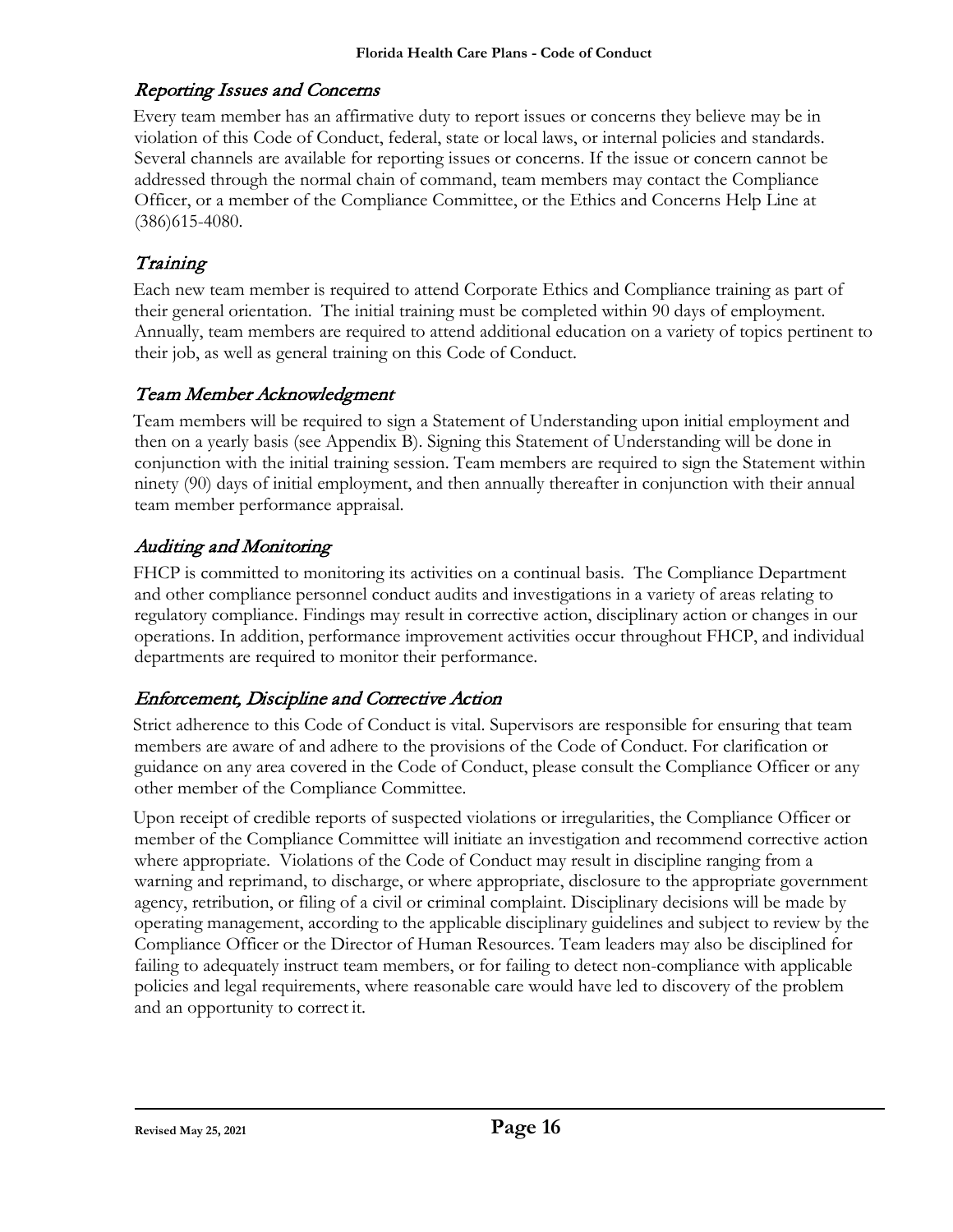# **Limitation on Effect of Code of Conduct**

Nothing contained in this Code of Conduct is to be construed or interpreted to create a contract of employment, either express or implied, nor is anything contained in this Code of Conduct intended to alter a person's status of "employment-at-will" with respect to FHCP.

### **Amendments to the Code of Conduct**

From time to time, FHCP may amend the Code of Conduct, in whole or in part. Changes will be communicated through line management.

> "When aligned around shared values and united in a common mission, ordinary people accomplish extraordinary results."

> > - Kenneth Blanchard & Micheal O'Connor, from *Managing By Values*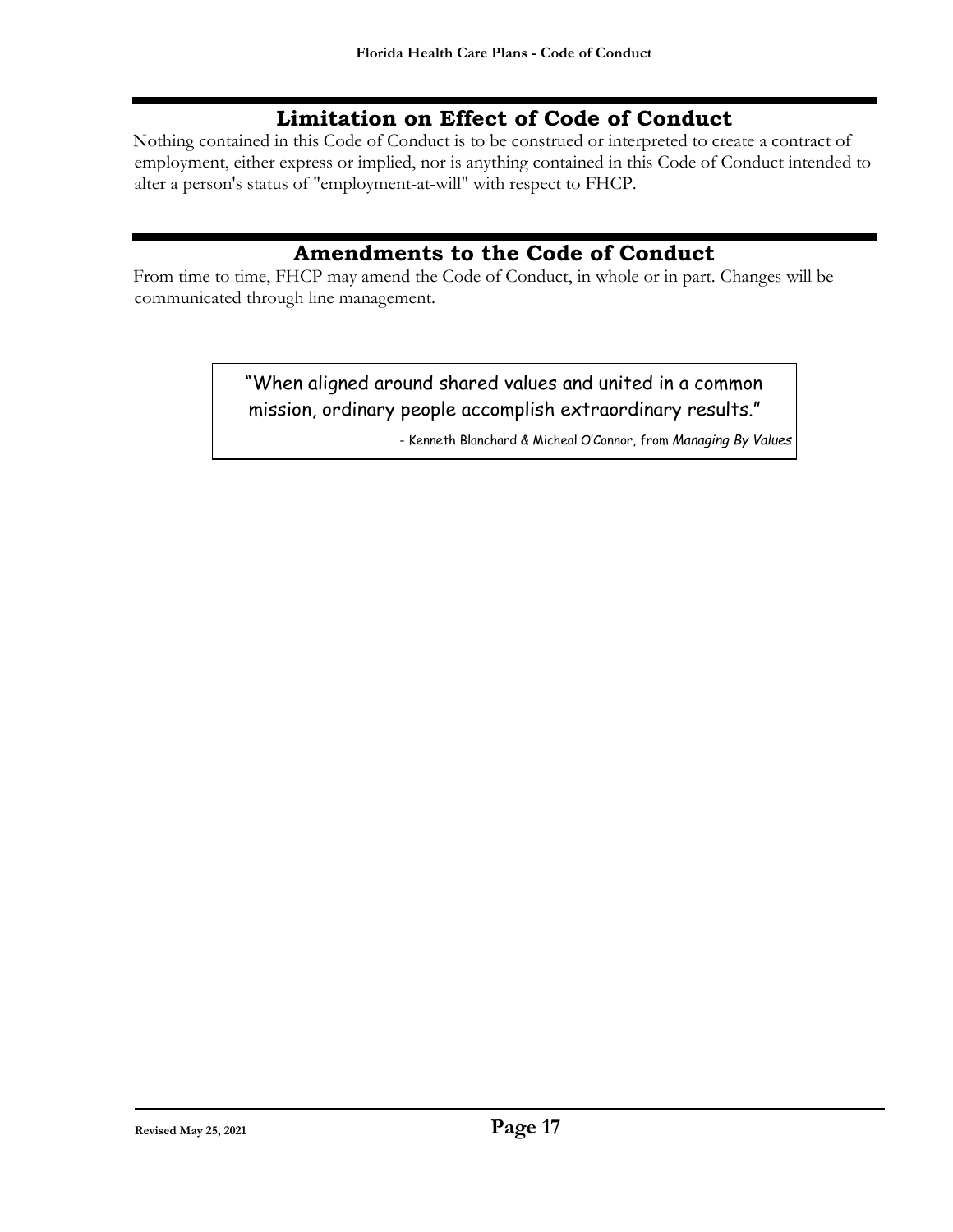# **Appendix A - Questions and Answers**

#### <span id="page-24-0"></span>If I have a question about a policy or regulation, where can I go?

It is suggested you discuss the issue with your supervisor first. If you are uncomfortable going to your supervisor, you may try to speak with another member of the management team or the Compliance Officer, or a member of the Compliance Committee. The Compliance Department maintains a resource library of policies, standards, statutes and regulations.

#### How can I report an issue or suspected violation?

Team members are expected to report any suspected violation of the Code of Conduct or other irregularities to their supervisor. If you are uncomfortable going to a supervisor, you may go to another member of management, or the Compliance Officer, or any member of the Compliance Committee.

If you wish to remain anonymous, you may submit a report through our Ethics and Concerns Help Line. Calls made to the Help Line should contain sufficient fact-based information for the Compliance Department to investigate the concerns raised. No attempt will be made to identify any individual who has called the Help Line. All calls received are promptly and confidentially investigated. The Help Line phone number is (386) 615-4080.

### Can I be disciplined for reporting an issue or concern?

No adverse action or retribution of any kind will be taken by FHCP against any team member simply because he or she reports a suspected violation or raises a concern in good faith. Team leaders are advised that it is a team member's right to bring up issues, and that this shall never be cause for criticism, penalty or recrimination. Reports will be treated with dignity and respect and kept confidential to the maximum extent possible.

#### What if my supervisor asks me to do something that I think is illegal or violates the Code of Conduct?

If you know it's wrong, don't do it. Report the request to another member of Management, the Compliance Officer, or a member of the Compliance Committee.

#### How do I know if an action or situation is unethical?

Try answering these three questions with respect to the action or situation.

- Is it legal, that is, does it violate the Code of Conduct, another internal policy, or a lawor regulation?
- Is it fair to all concerned?
- Does it feel right?

If the answer to any one of these questions is "no", it's time to ask someone for advice.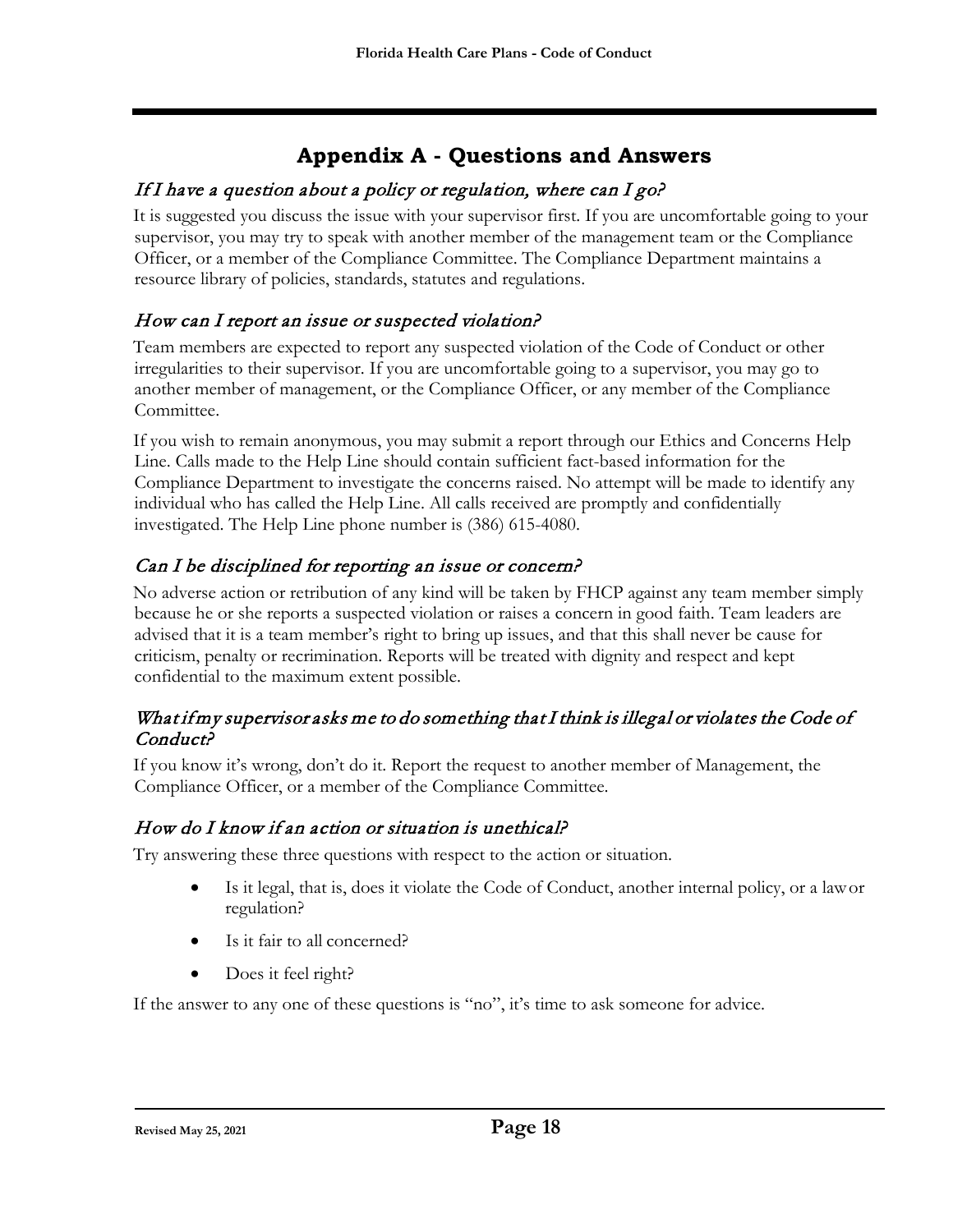### Can I accept a \$100 gift from a patient?

No. Cash gifts should never be accepted from a patient or from anyone with whom we do business. Non-cash gifts of nominal amount may be accepted. Sometimes, patients may be insistent or offended when their gift is not accepted. An alternative to a cash gift is to suggest the patient make a donation to a not-for-profit organization in the name of the team member or provide a non-cash gift of a nominal amount to the department where the team member works.

#### Can a department accept a "thank you" gift from a vendor with whom we have an established relationship?

Yes, provided it is nominal in amount, has not been solicited, and is not intended to obtain favorable treatment for the vendor.

#### Can a department solicit a charitable contribution from a vendor?

Yes, provided the solicitation has the approval of management, and there is no promise, either express or implied, of favorable treatment for the vendor. Also, the charitable contribution must not benefit a specific individual. Charitable contributions may only be applied towards an activity related to the organization's mission.

#### A friend has asked me to look up medical information on a relative who was a past patient. Can I use the computer to provide the information?

No. Patient information may only be released when authorized in writing by the patient. Generally, information relating to past patients may only be released by the Medical Records Department.

#### I need to confirm a follow-up doctor's appointment for a patient. Can I leave information about the appointment on the patient's answering machine?

Yes. If you leave a message on an answering machine or with another person in the household, you should do so in a way that does not disclose any information about the patient's health status or care. The preferred approach is to leave a message with your name and phone number, so the patient can get back to you to for a one-on-one conversation. Another approach is to obtain the patient's advance written permission to discuss health matters with a personal representative of the patient.

# Can I maintain a job outside of FHCP in addition to my FHCP job?

In most cases, yes, you can maintain another job so long as it does not impair your performance or decision-making at your FHCP job. The Code requires team members to disclose and obtain permission for outside activities and relationships that may be perceived as a conflict of interest, such as relationships with competitors, customers or suppliers. Members of management and others with "discretionary authority" are required to disclose outside activities and financial relationships annually in writing.

#### For additional information, please refer to FHCP's Conflicts of Interest policy (LD004).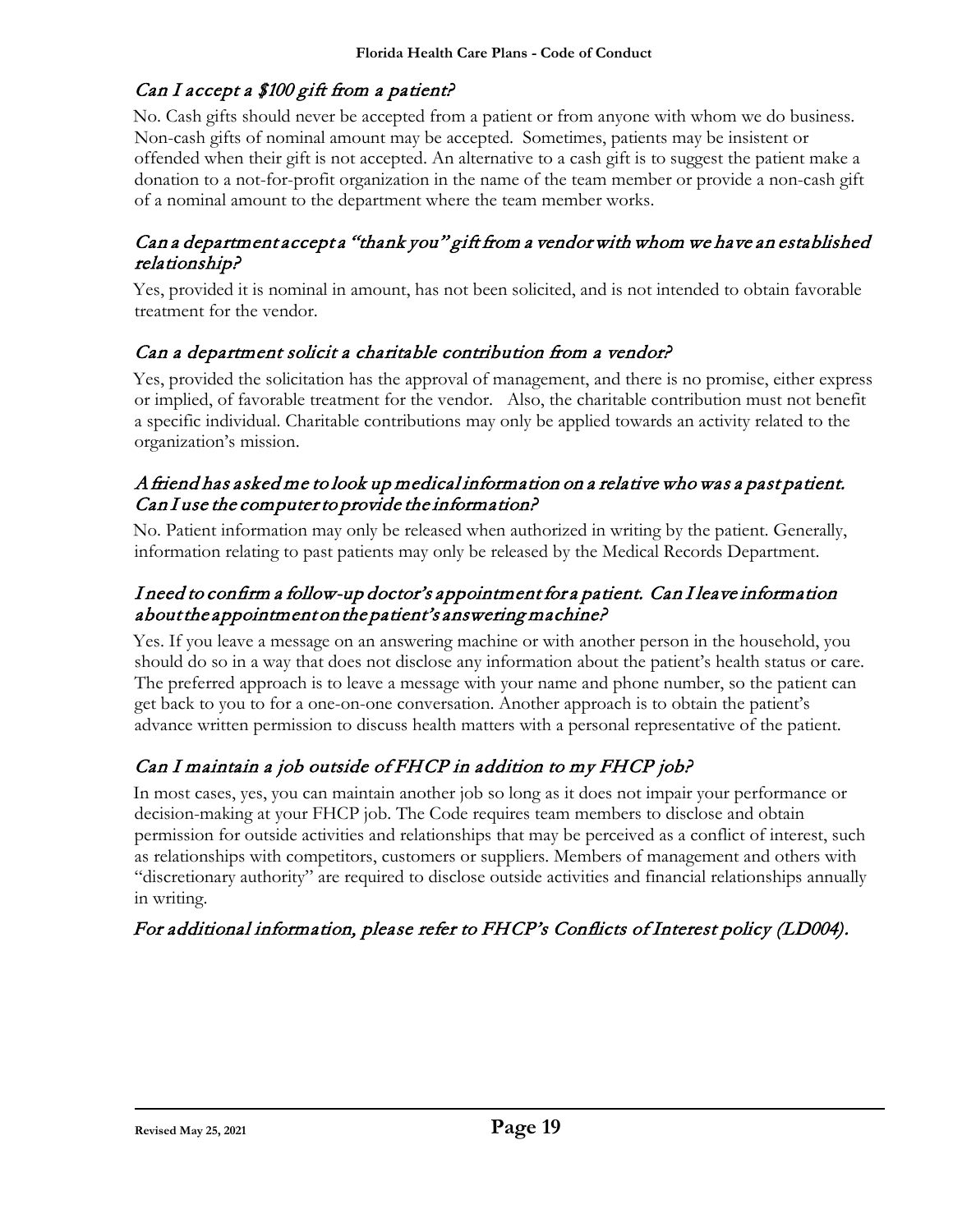#### A sales representative asks me for a date every time he visits our facility. I have told him I'm not interested but he continues to ask and it's making me uncomfortable. What should I do?

Unwelcome unsolicited advances of this type may be a form of sexual harassment. In its 1980 guidelines, the Equal Employment Opportunity Commission defined sexual harassment as "unwelcome and unsolicited conduct of a sexual nature including, but not limited to, unwelcome sexual advances, requests for sexual favors, and other verbal or physical conduct of a sexual nature when the conduct is either directly linked to the grant or denial of an economic quid pro quo (give me this for that), or where it has the purpose or effect of unreasonably interfering with the individual's work performance or creating a hostile, offensive and intimidating work environment."

You should report the situation to your supervisor who should then take corrective action. If the behavior continues, you should go to another member of management or the human resources department.

#### I would like to use a Florida Health Care Plan computer and copy machine for some volunteer work I am doing for a civic organization. Is this permitted?

The organization's resources may not be used for personal business without permission. Some charitable uses may be permitted so long as such use does not interfere with one's job duties or the duties of others. In any case, each use for such purposes must be approved in advance.

#### A close relative owns a company seeking to do business with FHCP. He has asked me for information that could help him win a contract with FHCP. How should I handle this situation?

This situation is addressed by the sections of the Code of Conduct that deal with "Conflict of Interest" and "FHCP Restricted Information". A family relationship with an individual doing business with FHCP could cause a conflict of interest if you are in a position to recommend or approve purchases from the company. If you provide the information requested, you would be disclosing confidential information and interfering with the competitive bidding process. Any conflict of interest must be disclosed to management, or a member of the Compliance Committee. Restricted information may only be disclosed through established channels. In this example, the relative should be directed to the Purchasing Department.

# "Our dreams, goals, ideas come from our values...If what we are doing does not come from what we care about most in life, it is meaningless."

- G.Lynne Snead & Joyce Wycoff, from *To Do, Doing, Done*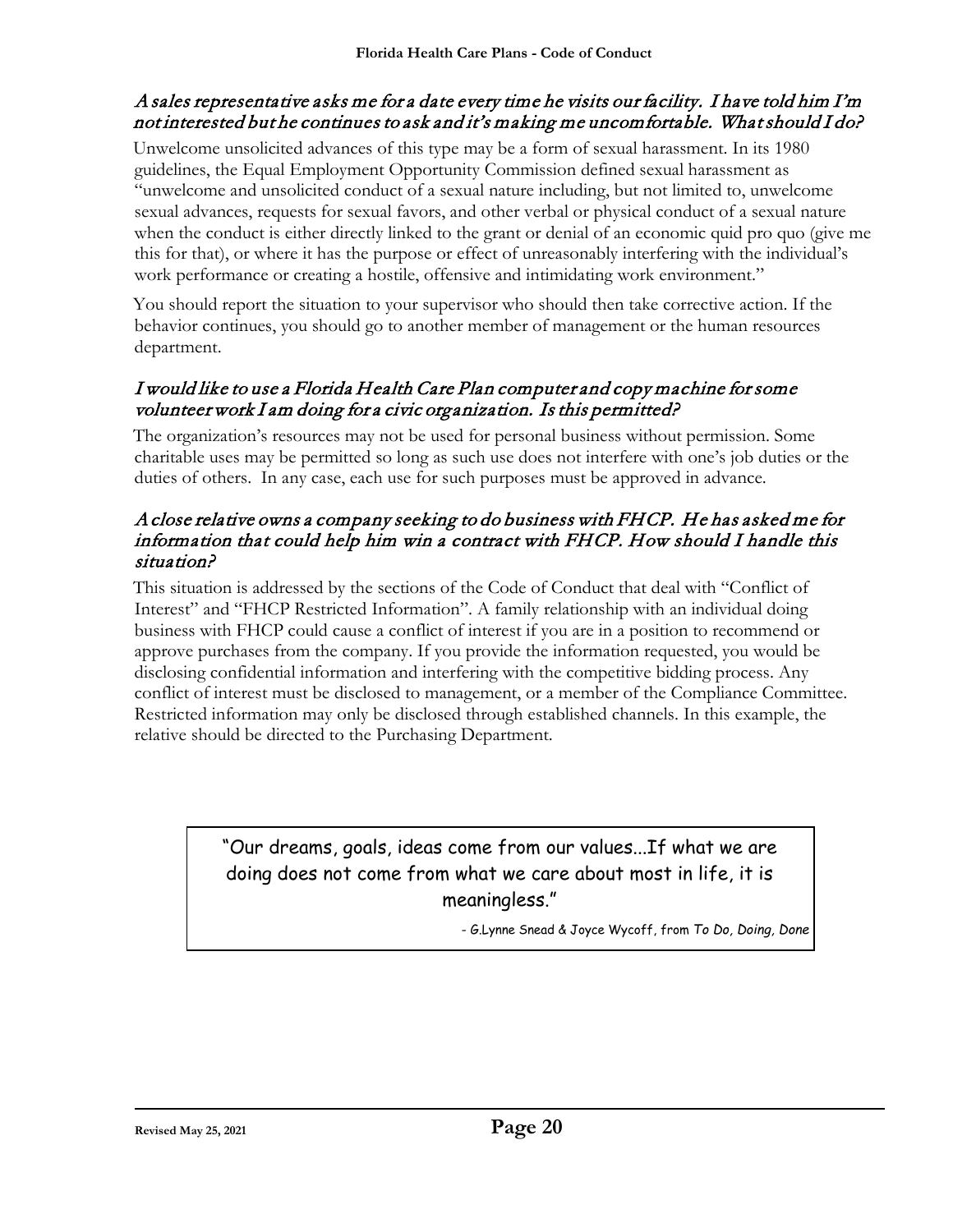**Appendix B - Statement of Understanding Statement of Understanding is located behind "Tab 4" in this binder.**